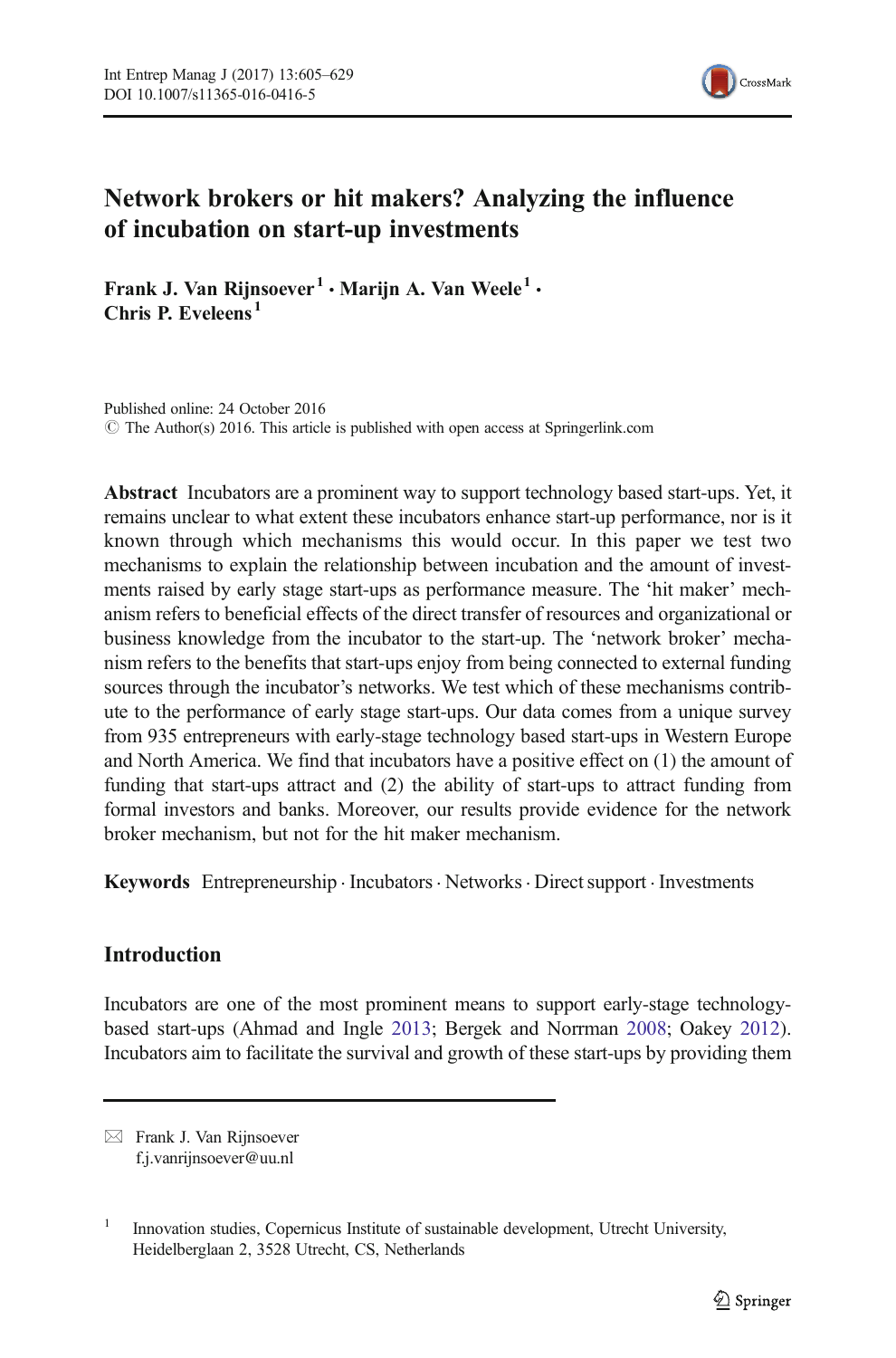with a comprehensive range of services, such as shared office space, specialized knowledge, and a network of clients and investors (Bergek and Norrman [2008;](#page-21-0) Hackett and Dilts [2004](#page-22-0)). Still, it remains unclear whether these potential benefits also translate into greater start-up performance. Whereas some studies suggest that incubators have a positive impact on the performance of start-ups (Stokan et al. [2015\)](#page-23-0), others have found the impact of incubators to be nonexistent (Tamásy [2007;](#page-23-0) Westhead and Storey [1994](#page-24-0)) or even negative (Schwartz [2013](#page-23-0)). These contradictory findings have been ascribed to several challenges associated with measuring the performance of incubators, which include limited availability of data (see e.g. Barbero et al. [2012;](#page-21-0) Colombo and Delmastro [2002;](#page-21-0) Schwartz [2013;](#page-23-0) Stokan et al. [2015](#page-23-0)), inconsistent use of performance measures (Bergek and Norrman [2008;](#page-21-0) Hackett and Dilts [2004](#page-22-0); Schwartz [2013\)](#page-23-0), and sample selection biases (Aerts et al. [2007;](#page-21-0) Schwartz [2008](#page-23-0)).

A more fundamental challenge is to identify the theoretical mechanisms through which incubators contribute to the success (or failure) of start-ups. Measuring the incubator's impact on start-up performance has little value if studies are not able explain how incubators make such an impact (Ahmad [2014;](#page-21-0) Hackett and Dilts [2004\)](#page-22-0). The literature identifies two distinct theoretical mechanisms that explain the incubator's impact on start-up performance: direct support and networking (Amezcua et al. [2013;](#page-21-0) Bergek and Norrman [2008](#page-21-0); Patton [2013](#page-22-0)).

Direct support refers to the direct transfer of resources from the incubator to the startup. These can be tangible resources like office space or funding, but also intangible resources like business knowledge that is transferred with help of experienced incubator managers, coaches, pitching training sessions, and workshops (Van Weele et al. [2016a](#page-23-0)). By using these support services, incubators can directly improve start-up performance, and can thus be seen as "hit makers".

The networking mechanism refers to the activities of incubators to improve a start-up's network, for example by providing referrals or organizing networking events (Bøllingtoft and Ulhøi [2005;](#page-21-0) Collinson and Gregson [2003;](#page-21-0) Warren et al. [2009](#page-24-0)). These services help start-ups to acquire the necessary social capital to gain access to resources in the incubator's network that enhance performance (Davidsson and Honig [2003](#page-22-0)). Through this mechanism, the incubator serves as a "network broker".

In this paper, we study which of these two mechanisms contribute to the performance of early-stage technology-based start-ups. Our data come from a unique survey of 935 entrepreneurs who founded early-stage technology-based start-ups in Western Europe and North America. We measure performance as the monetary amount of investments raised by the start-up, as this has a high signaling value for future performance (De Clercq et al. [2006](#page-22-0); Rothaermel and Thursby [2005;](#page-23-0) Vohora et al. [2004\)](#page-24-0). By studying the combined interaction effect between incubation and the use of different funding sources, we explore whether the two mechanisms explain start-up performance. We find that incubators have a positive effect on (1) the amount of funding that start-ups attract and (2) the ability of start-ups to attract funding from formal investors and banks. In addition, our results provide evidence for the presence of a network broker mechanism, but not for the hit maker mechanism. Incubators may use these insights to better understand how they have a positive effect on the performance of start-ups.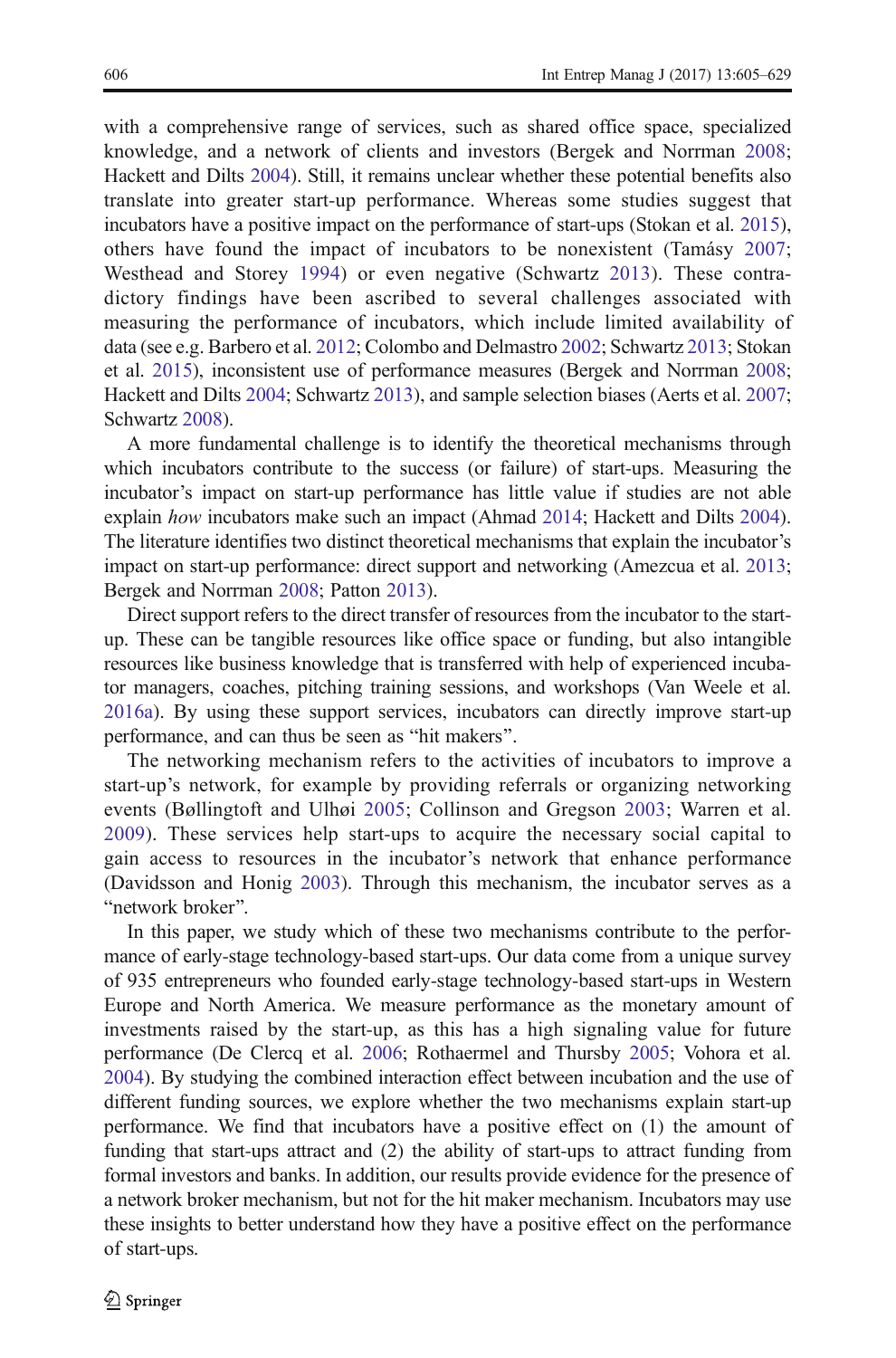#### Background

#### Incubators

While incubators have been around since the 1950s, they became widespread in the 1980s. Over time, the concept has evolved considerably. Initially, incubators were seen as economic development tools for regions (Grimaldi and Grandi [2005](#page-22-0)). This first generation of incubators primarily offered basic services such as office space, facilities, and parking (Barrow [2001;](#page-21-0) Bruneel et al. [2012](#page-21-0)). In the 1980s, when it became clear that innovation and technology are important aspects of the economy, incubators found a new purpose in focusing on technology-based start-ups (Bruneel et al. [2012](#page-21-0); Schwartz and Hornych [2010\)](#page-23-0). It also became evident that a lack of business experience was an important barrier to start-up success. Hence, the second generation of incubators expanded their focus to facilitating organizational learning by offering professional consulting services, coaching, and mentoring (Bruneel et al. [2012](#page-21-0)). With the emergence of the IT sector and the Internet in the 1990s, the purpose of incubators shifted again. From having been a government-dominated phenomenon, private incubators started to emerge (Grimaldi and Grandi [2005\)](#page-22-0). This third generation of incubators started to emphasize network services (Bruneel et al. [2012;](#page-21-0) Hansen et al. [2000;](#page-22-0) Lalkaka [2002](#page-22-0)). During recent years, the number of incubators grew substantially. Between 2007 and 2013, the number of incubators in Europe has increased approximately fivefold (Salido et al. [2013](#page-23-0)). In 2016, there were about 7000 incubators worldwide (InBIA [2016](#page-22-0)).

Despite the growth in incubators, there is still no consensus on the definition of an incubator (Aernoudt [2004](#page-21-0); Bergek and Norrman [2008;](#page-21-0) Phan et al. [2005](#page-23-0)). The rapid growth of the incubator phenomenon has led to a great diversity in the incubator population, with incubators using different revenue models, providing different forms of support, and targeting different subgroups of start-ups (Vanderstraeten and Matthyssens [2012\)](#page-24-0). However, there are still some baseline assumptions that can be made about contemporary incubators in Western Europe and North America. Hackett and Dilts  $(2004, p. 71)$  $(2004, p. 71)$  conclude that "[m]ost researchers agree that incubatorsincubation represent a systematic method of providing business assistance to firms in the early-stages of their development^. So regardless of the ultimate purpose of the incubator, improving the performance of the accepted start-ups is the main direct aim of incubators.

The increasing popularity of incubators suggests that they are effective tools to help start-ups. Yet the empirical evidence for this is mixed. Some studies find that start-ups in incubators are more likely to survive, with 80 to 90 % still in business after five years (European Commission [2002\)](#page-22-0) or after leaving the incubator (Aernoudt [2004\)](#page-21-0). Others find that incubators have a positive effect on start-ups' growth (Stokan et al. [2015](#page-23-0)). Yet "serious doubts have emerged about the general effectiveness of business incubation" (Tavoletti [2013](#page-23-0), p. 423), since some find the incubator's impact on start-up performance indicators like growth in profit, sales, or employment to be almost nonexistent (Pena [2004;](#page-23-0) Tamásy [2007;](#page-23-0) Westhead and Storey [1994\)](#page-24-0) or even negative when it comes to survival (Schwartz [2013\)](#page-23-0).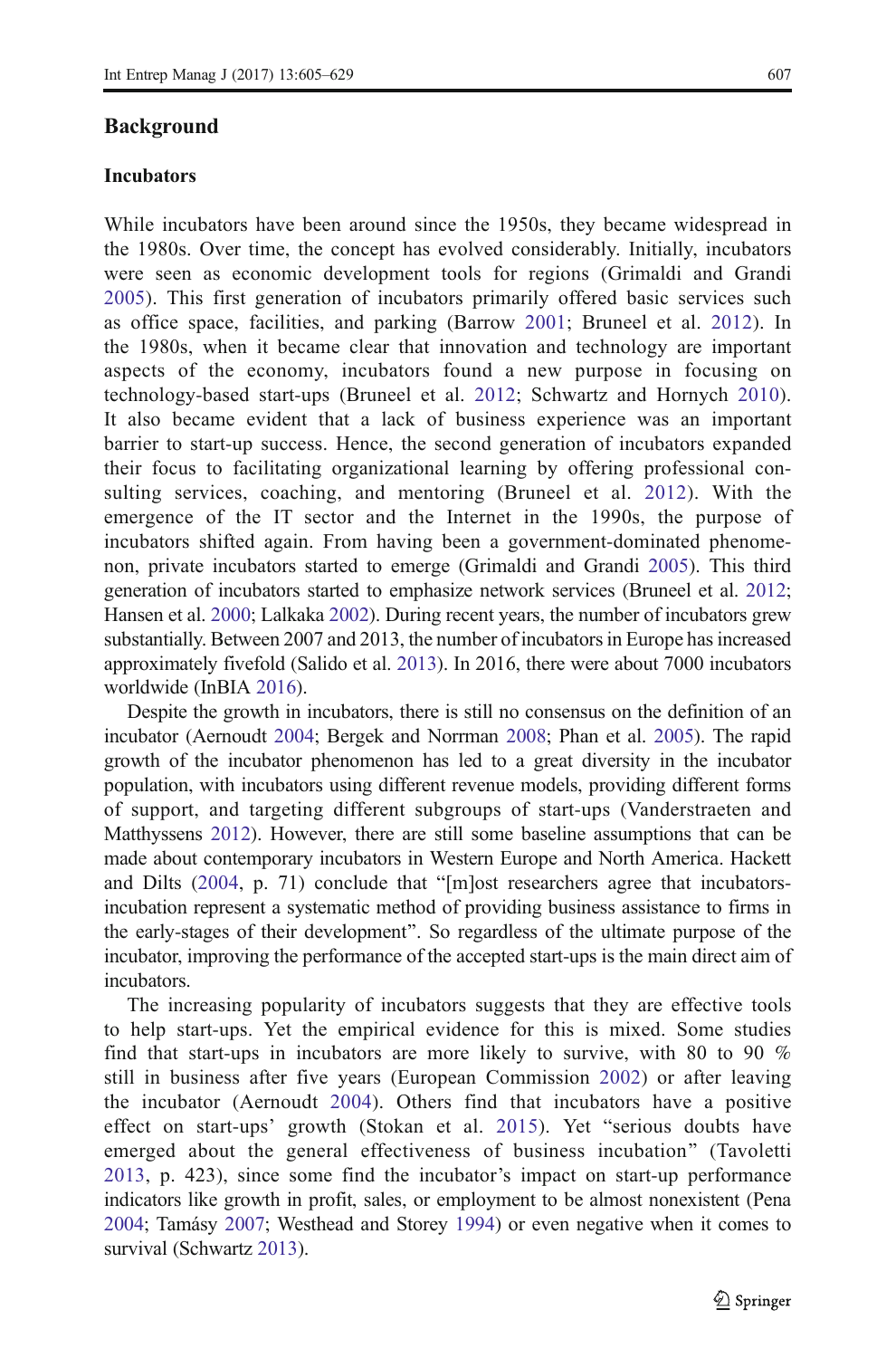## Start-up performance

The difference in results can partly be explained by the use of different measures for start-up performance. Typical performance measures for start-ups are employment growth, gross profit, business volume, survival, successful exit, goal attainment, evaluation of success by the founder, completion of idea or planning phase, and the size of investments raised (see Eveleens et al. [2016](#page-22-0) for an overview). Given that we are examining early-stage start-ups, most of these measures are not applicable. For example, many early-stage start-ups have not recorded any sales or profit, hired employees, or made a successful exit. Measures like goal attainment or evaluation of success by founders are subjective and at risk of psychological biases (Richard et al. [2009\)](#page-23-0).

## Investment size

We use investment size as an applicable performance measure. Early-stage start-ups often require substantial amounts of funding to finance costly research and development prior to making sales (Westhead and Storey [1997](#page-24-0)). Raising funds from external stakeholders is considered to be an important milestone in the start-up's development, as it is a signal of viability (De Clercq et al. [2006](#page-22-0); Rothaermel and Thursby [2005;](#page-23-0) Vohora et al. [2004](#page-24-0)). Consequently, the amount of investment raised is a commonly used measure in studies that explore the performance of technology-based start-ups (see e.g. Batjargal [2007;](#page-21-0) Shane and Stuart [2002](#page-23-0)) or incubators (see e.g. Radojevich-Kelley and Hoffman [2012](#page-23-0); Rothaermel and Thursby [2005\)](#page-23-0).

# Funding sources

Investments can be raised from several sources (Cassar [2004\)](#page-21-0). Incubators often encourage start-ups to attract venture capital from *investors*, as these are more likely to invest in high-risk ventures like start-ups, and can offer valuable advice (De Clercq et al. [2006\)](#page-22-0). Consequently, investors ask for high returns on their investment, and often demand shares of the company or some form of control (Hellmann [1998](#page-22-0)). Possible alternative funding sources are government subsidies, which are usually focused on R&D (Van Rijnsoever et al. [2014\)](#page-23-0). Examples are the European Framework Programs and the Small Business and Innovation Research program in the United States. A third source of funding are banks. These provide loans, and are often risk averse, preferring physical assets to secure the loan in case of bankruptcy (Hall [2002\)](#page-22-0). Fourth, *crowdfunding* is "an initiative undertaken to raise money for a new project proposed by someone, by collecting small-to-medium-size investments from several other people^ (Ordanini et al.  $2011$ , p. 444). Two more informal funding sources are "*friends, family and fools*" (Kotha and George [2012\)](#page-22-0), and own investments. The alternative sources are often less preferred by incubators. We take them into consideration as they might fit the strategy of entrepreneurs who do not wish to give up equity to investors (Wasserman [2008](#page-24-0)).

# Incubation

There is a broad variety of services that incubators can offer, depending on the goal of the incubator (Bergek and Norrman [2008](#page-21-0); Schwartz and Hornych [2008\)](#page-23-0), and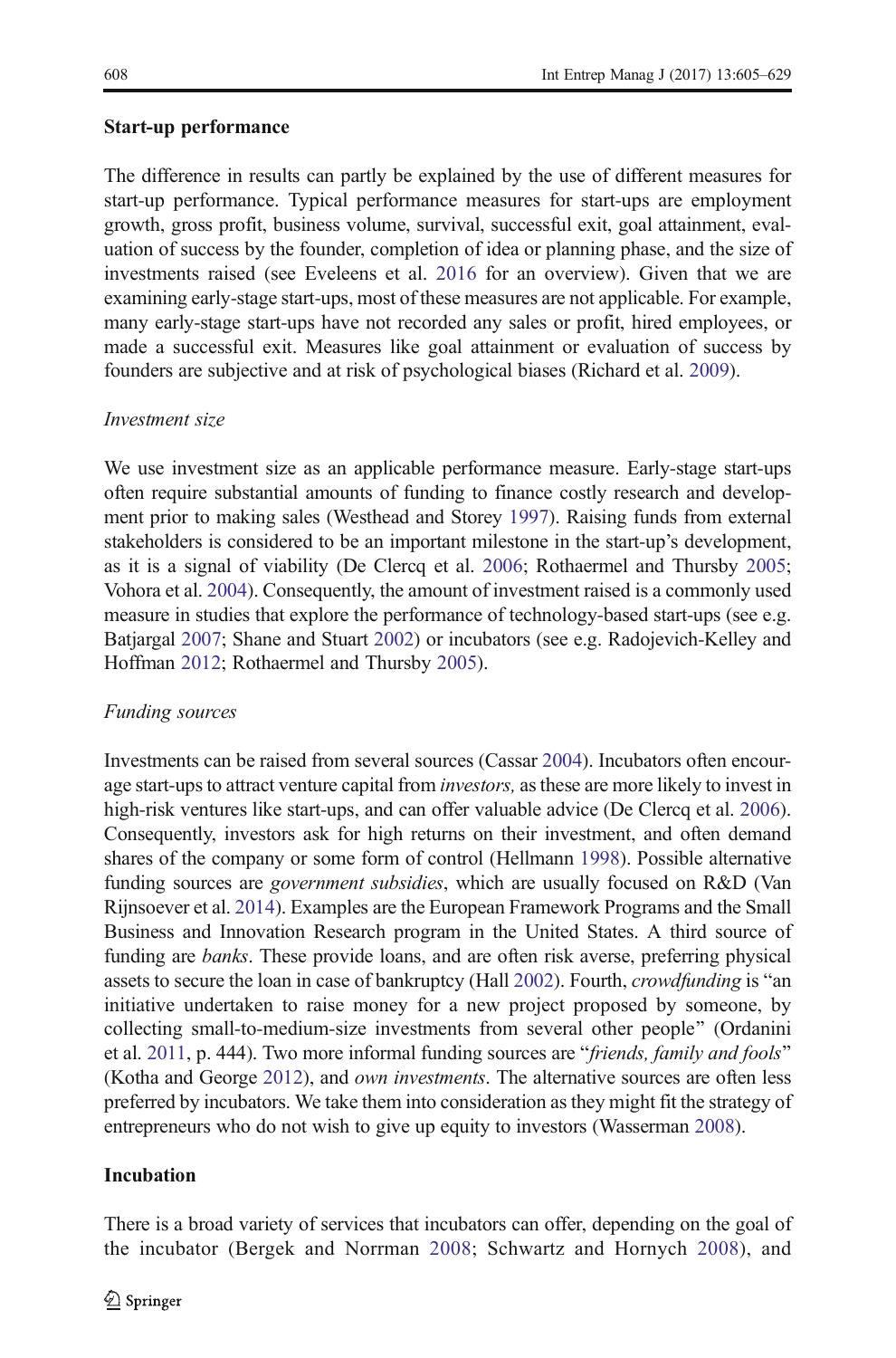conditions in the surrounding entrepreneurial ecosystem (Spigel [2015;](#page-23-0) Steinz et al. [2015;](#page-23-0) Van Weele et al. [2016b\)](#page-24-0). Incubator services include, but are not limited to, shared equipment, seed capital, coaching, training to develop business skills, organization of networking events, access to professional service providers (e.g. legal), and access to providers of venture capital (Bøllingtoft and Ulhøi [2005;](#page-21-0) Bruneel et al. [2012](#page-21-0); Soetanto and Jack [2013\)](#page-23-0).

Scholars have started to categorize these services according to their anticipated outcome (Ahmad [2014;](#page-21-0) Amezcua et al. [2013;](#page-21-0) Bruneel et al. [2012\)](#page-21-0). By doing so, the field moved toward understanding the mechanisms that explain how these services affect start-up performance. This can help to explain the contradictory empirical evidence for the benefits of incubation. The literature identifies two distinct theoretical mechanisms that explain the incubator's impact on start-up performance: direct support and networking (Amezcua et al. [2013;](#page-21-0) Bergek and Norrman [2008;](#page-21-0) Patton [2013](#page-22-0)).

#### Direct support

Direct support stems from the first and second generation of incubators. It refers to the provision of tangible and intangible resources from the incubator to the start-up (Amezcua and Grimes [2013;](#page-21-0) Van Weele et al. [2016a](#page-23-0)). Direct support is offered in the form of tangible resources like office space, shared equipment, or funding. It also includes the transfer of intangible resources such as business knowledge, which is transferred with the help of experienced incubator managers; pitching training sessions; and workshops. This helps start-ups to focus on the development of their business (Patton and Marlow [2011](#page-22-0)) and enables them to develop stronger, more convincing business propositions (Patton [2013;](#page-22-0) Rice [2002](#page-23-0); Van Weele et al. [2016a\)](#page-23-0). The result is better startup performance. As such, this mechanism portrays incubators as "hit makers".

#### Networking

The networking mechanism is an important trait of the third generation of incubators. It refers to the activities of incubators to improve a start-up's network (Bøllingtoft and Ulhøi [2005](#page-21-0); Collinson and Gregson [2003;](#page-21-0) Warren et al. [2009\)](#page-24-0). Incubators using this mechanism are providing referrals or organizing networking events. Through these services, start-ups are more visible, more aligned, and better connected to important actors external to the incubator, such as investors or banks (Bøllingtoft and Ulhøi [2005;](#page-21-0) Hansen et al. [2000\)](#page-22-0). The affiliation with an established, reputable incubator also contributes to the legitimacy of start-ups, which further helps start-ups to convince investors (Bøllingtoft and Ulhøi [2005;](#page-21-0) Rao et al. [2008](#page-23-0)). Accordingly, the social capital engendered in the incubator's networks can help start-ups gain access to resources that in turn help to improve performance (Davidsson and Honig [2003](#page-22-0)). This mechanism thus portrays the incubator as a "network broker".

#### Methods

Assessing the influence of incubation on the performance of start-ups is associated with a number of methodological challenges. First, there is a lack of comparable data on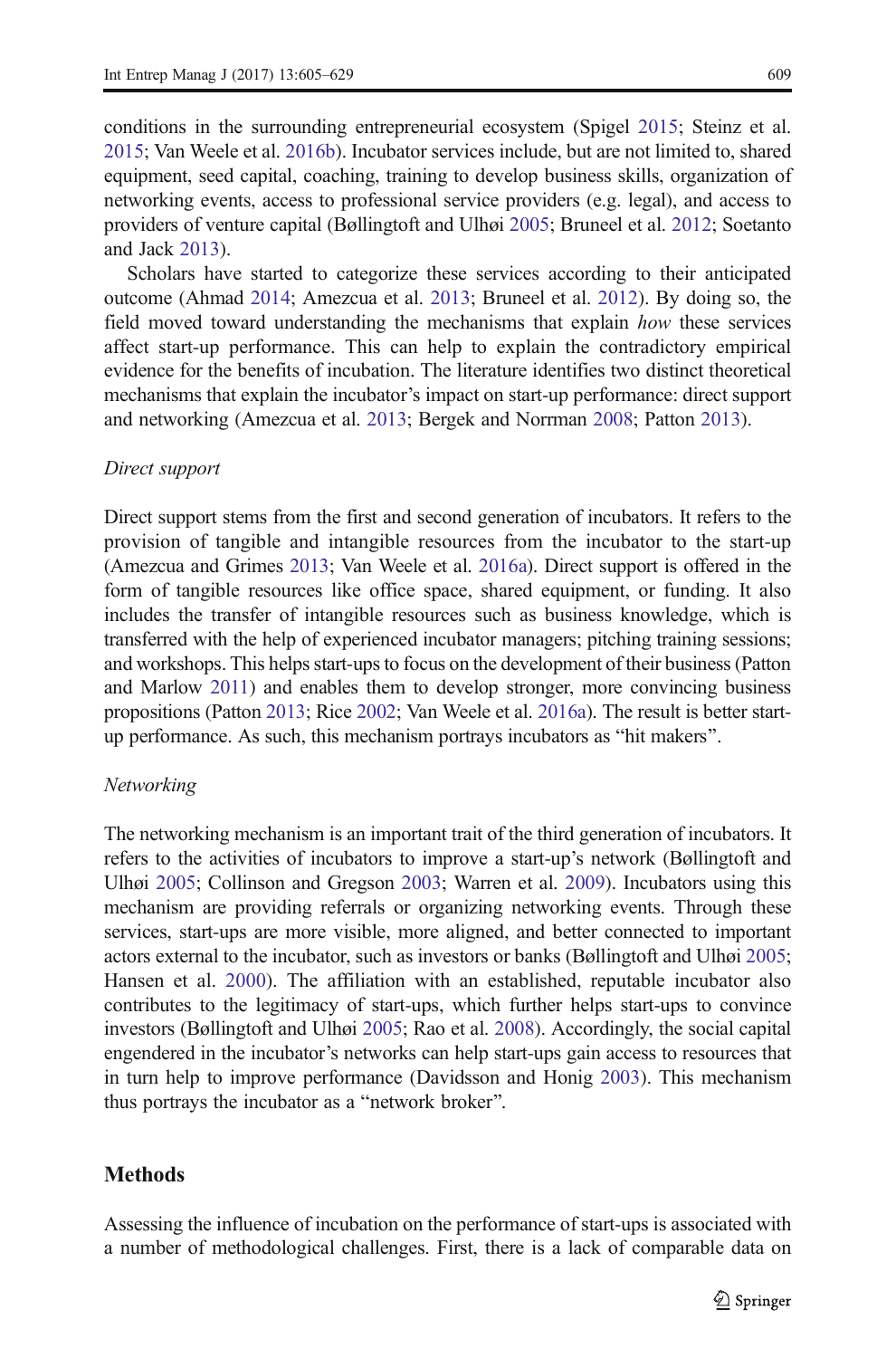incubators and the performance of their portfolio start-ups because start-ups supported by incubators often are not required to report any financial statements, individual incubators use various performance measures, and incubators often do not publicly disclose their metrics (Bergek and Norrman [2008;](#page-21-0) Hackett and Dilts [2004](#page-22-0); Schwartz [2013](#page-23-0)). Second, start-ups are screened prior to being admitted into the incubator (Aerts et al. [2007\)](#page-21-0). This makes it difficult to disentangle the incubator's contribution from its selection mechanism. Third, many datasets focus on one specific region or country, which makes it difficult to generalize the findings to the incubator population in general (see e.g. Barbero et al. [2012;](#page-21-0) Colombo and Delmastro [2002;](#page-21-0) Schwartz [2013](#page-23-0); Stokan et al. [2015](#page-23-0)).

To alleviate these problems, we rely on data from an international survey among entrepreneurs. This allows us to measure start-up performance and the necessary control variables directly across different countries. A possible weakness of this approach is that the data is self-reported. Therefore, we base the measurement in the questionnaire as much as possible on scales that have been successfully used in previous studies, such as the Global Entrepreneurship Monitor (Global Entrepreneurship Monitor [2015\)](#page-22-0), and the Panel Study on Entrepreneurial Dynamics (Davidsson [2008\)](#page-22-0). A second problem with survey data is that it is problematic to distinguish between cause and effect (Campbell and Stanley [1966](#page-21-0)). Investments can be raised prior to, during, and after incubation. However, the more investments a start-up raises, the less need it has to be incubated. We argue below how we use this insight to build a model in which the relationship between incubation and investments is plausibly causal.

#### Data collection

We collected data among 935 early-stage technology-based entrepreneurs. Data were collected via an online business-to-business panel of a large European marketing agency. A major challenge for any study that tries to collect data among founders of start-ups is that the "incidence rate" is very low when relying on random sampling (Davidsson [2008](#page-22-0)). For the countries that were targeted, the "Total Early-Stage" Entrepreneurial Activity" (TEA), which measures the percentage of the adult population that is either a nascent entrepreneur or an owner-manager of a new business (Global Entrepreneurship Monitor [2015](#page-22-0)), is only between 5 and 13 %. Of these entrepreneurs, only a fraction are starting a technology-based start-up (Davidsson [2008\)](#page-22-0). Therefore, we relied on quota sampling, with quota set by country. Moreover, given that founders of start-ups are more likely to be highly educated (Wadhwa et al. [2008\)](#page-24-0), we chose to direct our sample toward higher educated individuals.

Respondents had to meet three criteria to participate in the questionnaire. First, respondents had to be actively starting a business which they would wholly or partially own. Second, respondents had to be starting a technology-based start-up, which was defined as a new firm whose business is based on the exploitation of technological know-how through the creation of new products and services (Bergek and Norrman [2015;](#page-21-0) Trimi and Berbegal-Mirabent [2012](#page-23-0)). Third, to weed out mature companies, respondents were screened out if their business had been paying salaries for more than two years. Appendix [1](#page-16-0) shows in detail the criteria we used to include respondents in our sample. The selection of sectors was made according to the Eurostat classification based on NACE codes (Eurostat [2009;](#page-22-0) see Appendix [2\)](#page-19-0). Respondents were surveyed in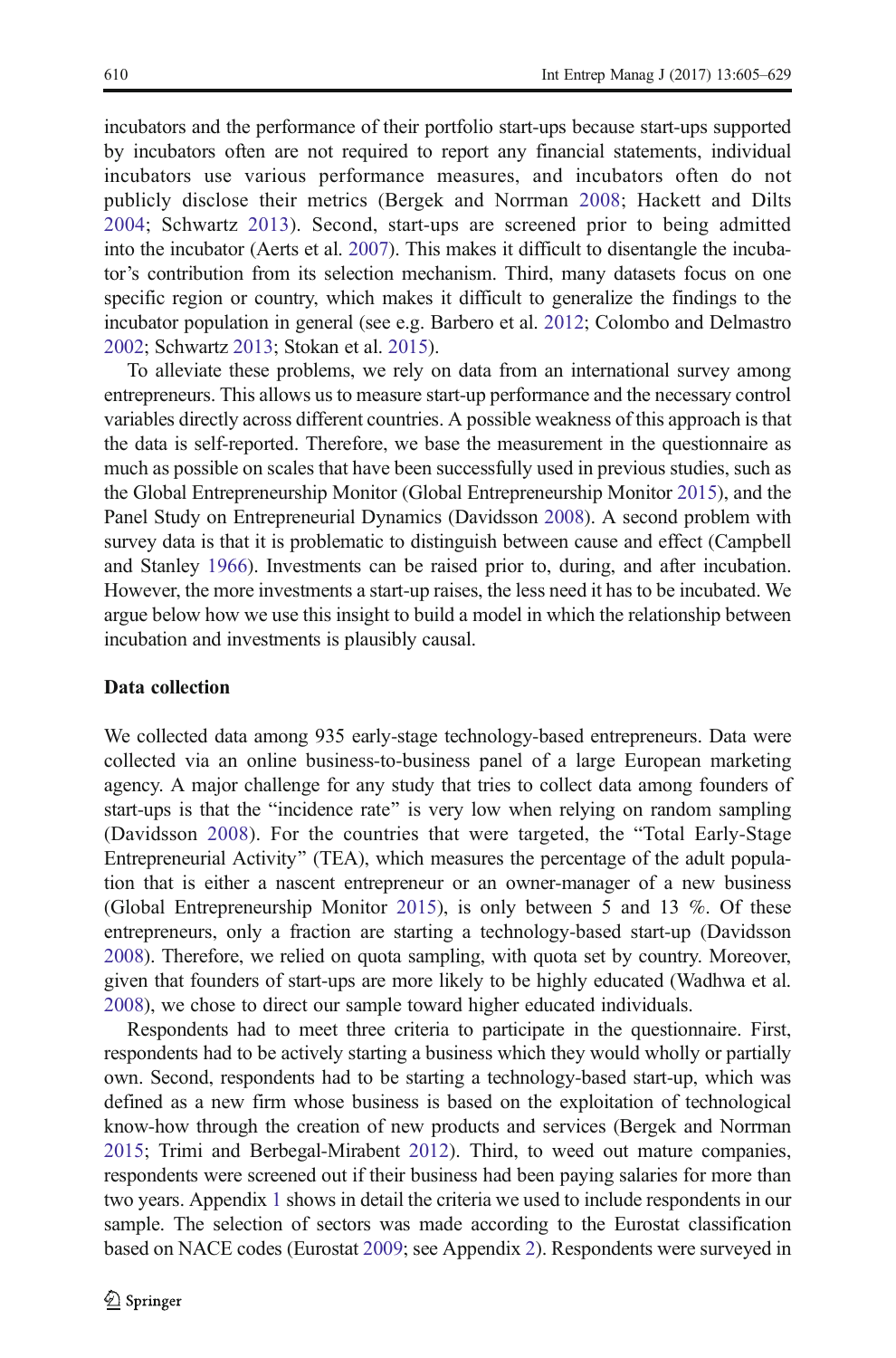Western Europe and North America. We selected these areas because they have a high concentration of both technology-based start-ups and incubators (Aerts et al. [2007;](#page-21-0) WEF [2015\)](#page-24-0). To increase the representativeness of our sample, we weighted cases from each country in accordance with the country's TEA in relation to its population. Appendix [3](#page-20-0) shows the number of respondents and case weights per country. Although the United States had the largest number of respondents, the country was still underrepresented in the sample. Ireland was most overrepresented. The case weights correct for these differences.

The average age of the respondents ranged from 20 to 69 years (weighted mean = 37.72: SD = 8.74); a large majority  $(74.9\%)$  were male, and 70.7 % had a university degree. These descriptive statistics are in line with previous studies on technology-based start-ups (Wadhwa et al. [2008\)](#page-24-0). Respondents received a small monetary reward for their participation.

#### Measurement

We first discuss the dependent variables: investment size (monetary amount of investments) and funding sources. We then discuss incubation as our main independent variable, and the control variables. The latter were selected based on the criterion that they should be related to both the dependent and independent variables. Table [1](#page-7-0) provides the exact levels of the investment size variable and its descriptive statistics. Table [2](#page-8-0) provides the descriptive statistics for the remaining variables.

#### Investment size

The questionnaire asked how much money entrepreneurs' start-ups had raised, including the investments of the entrepreneur. Respondents could answer on a seven-point scale that ranged from "less than \$1000" to "more than \$500,000". The scale was adjusted to the currency in the respondent's country of origin (Euro, US dollar, pound sterling or Swiss franc). The exact numbers are based on the currency exchange rates and rounded to an interpretable number.

As mentioned above, causality is a major challenge for determining the influence of incubation on attracting investments as both processes can occur simultaneously. The process of raising investments can also continue post-incubation. However, given that incubators tailor their support toward early-stage start-ups that have typically attracted no or only small amounts of investment (Aernoudt [2004](#page-21-0); Bergek and Norrman [2008;](#page-21-0) Pauwels et al. [2015](#page-23-0)), it is unlikely that a start-up would go into an incubator after having raised a monetary large amount of investments. Therefore, we created a "large investment size" variable that only captures the investments worth more than \$100,000. All investments smaller than this number were coded as "0" while the remaining values were unchanged. We assume \$100,000 to be a reasonable cutoff value for the early-stage start-ups in our sample. However, our results also hold for the cutoff value at \$200,000.

#### Funding sources

The questionnaire asked respondents which sources their start-up had used to raise funds (with the percentage of respondents answering "yes" in parentheses): Investor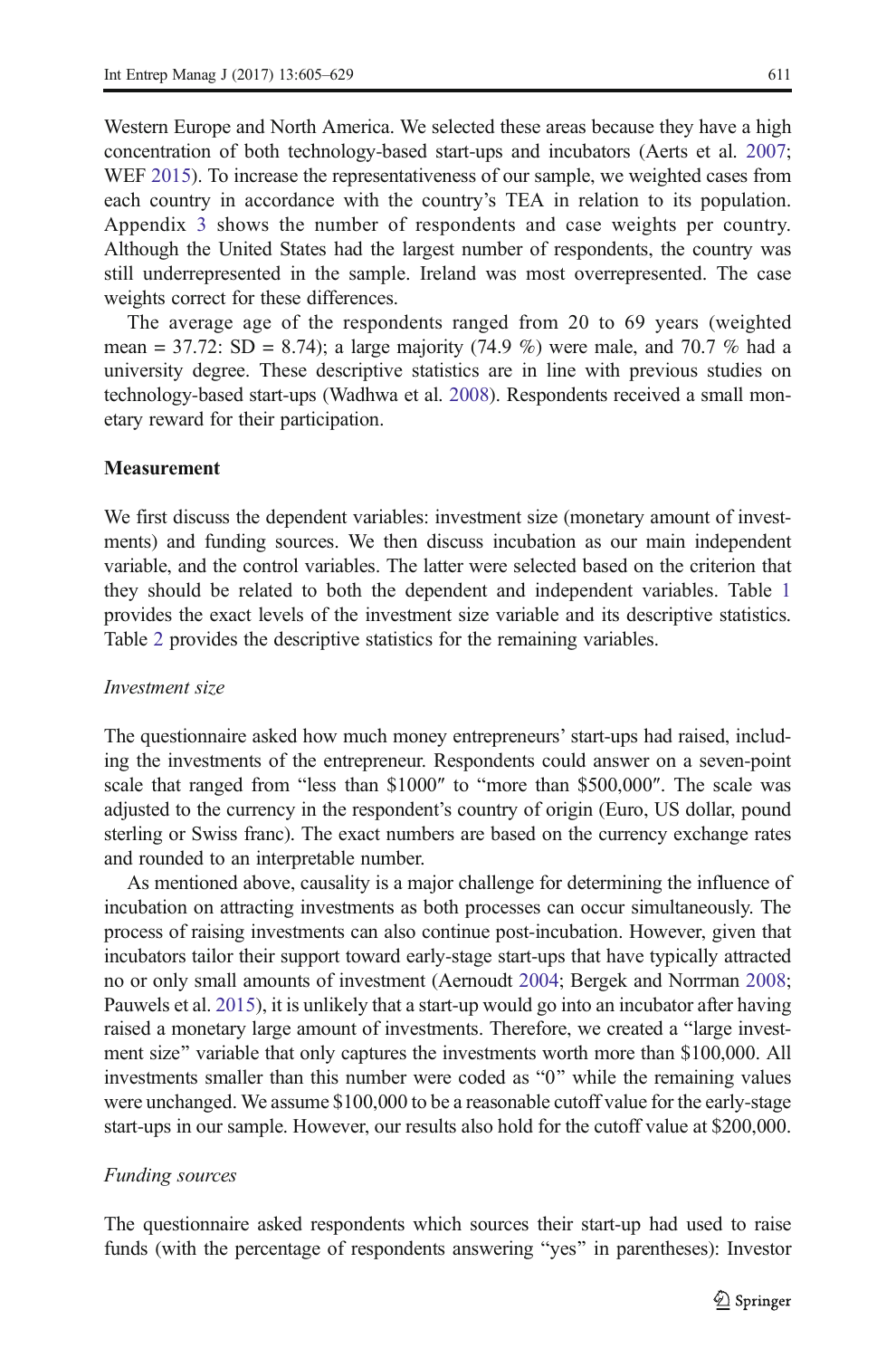| Item                                                 | Total investments                                                                                                                  | Response      |
|------------------------------------------------------|------------------------------------------------------------------------------------------------------------------------------------|---------------|
| How much money did your<br>business raise (in total, | Less than $\epsilon$ 1000/Less than \$1000/<br>Less than £749/ Less than CHF 1000                                                  | 41 $(4.4\%$   |
| including your own investment)?                      | $\text{\e}1000 - \text{\e}9999/ \text{\e}1000 - \text{\e}9999/$<br>£750 - £7499/ CHF $1000$ - CHF 9999                             | 95 $(10.1\%)$ |
|                                                      | $£10,000 - £49,999/ $10,000 - $49,999/$<br>£7500 - £34,999/ CHF $10,000$ - CHF 49999                                               | 172 $(18.4\%$ |
|                                                      | $\text{\textsterling}50,000 - \text{\textsterling}99,000/$ \$50,000 - \$99,000/<br>£35,000 - £74,999/ CHF 50,000 - CHF 99,000      | 194 (20.8 %)  |
|                                                      | $£100,000 - £249,999/ $100,000 - $249,999/$<br>£75,000 \$ - £199,999/ CHF 100,000 \$ -<br>CHF 249999                               | $209(22.3\%)$ |
|                                                      | $\text{\textsterling}250,000 - \text{\textsterling}499,999/ $250,000 - $499,999/$<br>£200,000 - £349,999/ CHF 250,000 - CHF 499999 | 120 $(12.8\%$ |
|                                                      | More than $\text{\textsterling}500,000$ / More than \$500,000/<br>More than £350,000/ More than CHF 500,000                        | 47 $(5.0\%$   |
|                                                      | No answer                                                                                                                          | 58 (6.2 %)    |

<span id="page-7-0"></span>Table 1 Descriptive statistics of investment size

(23.6 %), Government subsidy (11.2 %), Bank loan (39.9 %), Crowdfunding (13.1 %), Friends and family  $(38.1 \%)$ , Own investment  $(47.0 \%)$ .

#### Incubation

Incubation is our main independent variable. Some authors make an explicit distinction between accelerators and incubators (see e.g. Cohen and Hochberg [2014](#page-21-0); NESTA [2011](#page-22-0)). They do so because they see incubators as providers of office space and basic services, and accelerators as focusing on intangible services (e.g. mentoring and networking). However, modern incubators are not merely providers of shared office space, but organizations that provide a comprehensive range of support services (Aernoudt [2004](#page-21-0); Bergek and Norrman [2008](#page-21-0); Bruneel et al. [2012\)](#page-21-0). These services include those that are also provided by accelerators, such as mentoring and networking. Further, there is great diversity among the models and definitions of both incubators (Aernoudt [2004;](#page-21-0) Bergek and Norrman [2008;](#page-21-0) Bruneel et al. [2012](#page-21-0)) and accelerators (see e.g. Brown and Mawson [2016](#page-21-0); Pauwels et al. [2015](#page-23-0)). "Incubators" and "accelerators" are both seen as "umbrella terms" (Aernoudt [2004](#page-21-0), p. 127; Pauwels et al. [2015](#page-23-0), p. 1) that largely overlap (Bosma and Stam [2012\)](#page-21-0). As in practice accelerators and modern incubators can be very similar, we do not make an explicit distinction.

The questionnaire asked respondents whether they were familiar with the concept of "incubators" and/or "accelerators" prior to participating in this study, and whether they were part of such a program at the time of the study or had been in the past. Based on this, we constructed a nominal incubation variable with four levels: 1) not familiar with incubators or accelerators  $(43.8 \%)$ ; 2) familiar with incubators or accelerators, but has never been part of a program  $(31.9 \%)$ ; 3) currently part of an incubator or acceleration program (15.1 %); and 4) has been part of an incubator or acceleration program in the past (9.2 %).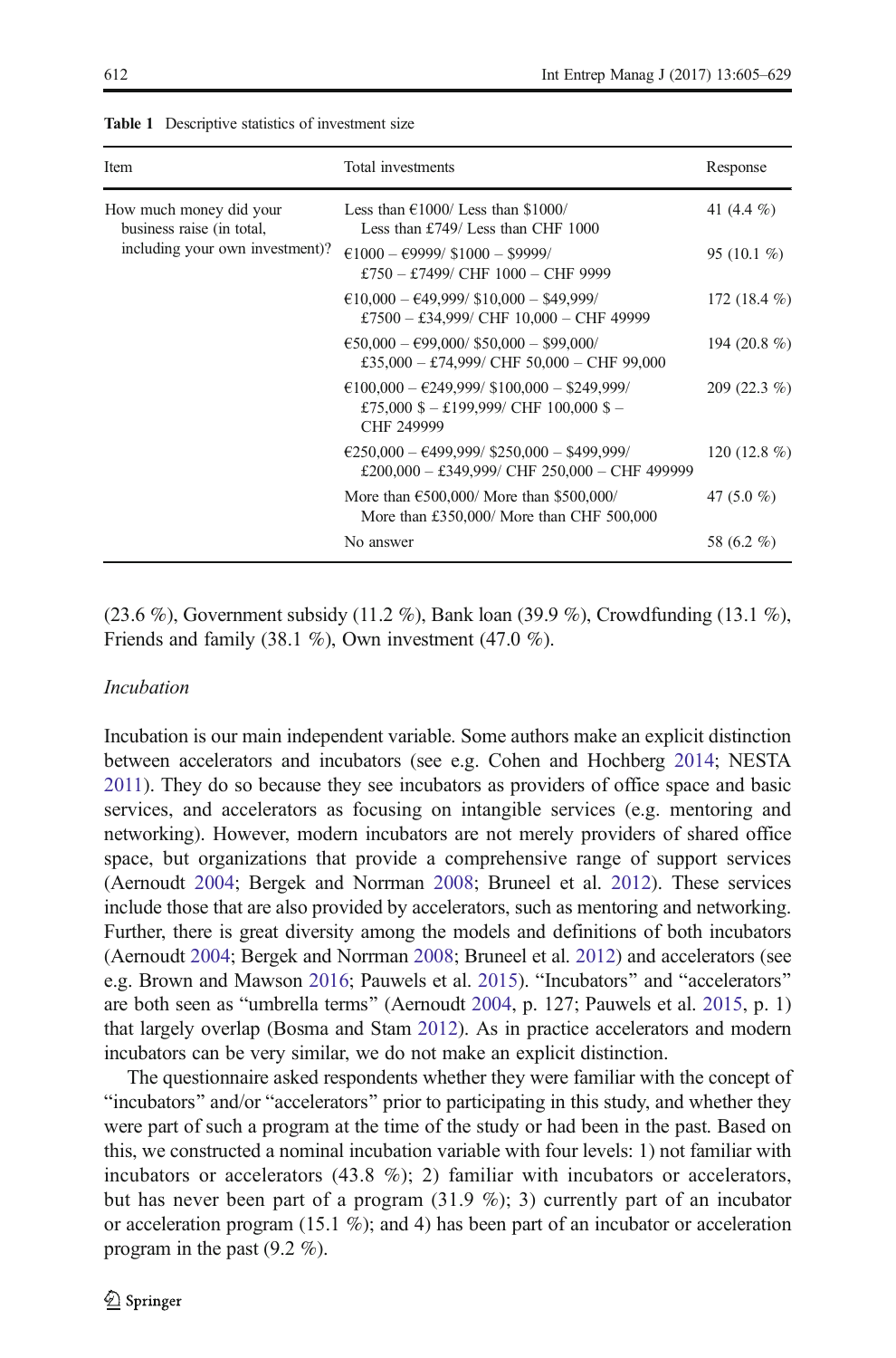#### <span id="page-8-0"></span>Table 2 Descriptive statistics

|                |                               | Descriptive statistic                        |
|----------------|-------------------------------|----------------------------------------------|
| 1              | Investment size               | Median = $\text{\e}50,000 - \text{\e}99,000$ |
| $\overline{2}$ | Large investment size         | Median = less than $\epsilon$ 100,000        |
| 3              | Not familiar, never been part | 43.8%                                        |
| 4              | Familiar, but never been part | 31.9%                                        |
| 5              | Currently part                | 15.1 $%$                                     |
| 6              | Have been part                | $9.2 \%$                                     |
| 7              | Team size                     | Mean = $3.65$ , SD = $2.41$                  |
| 8              | Start-up maturity             | Mean = $4.35$ , SD = $3.00$                  |
| 9              | Industry experience           | Mean = $8.97$ , SD = $6.90$                  |
| 10             | Entrepreneurial experience    | Mean = $0.23$ , SD = $0.71$                  |
| 11             | Age                           | Mean = $37.72$ , SD = $8.74$                 |
| 12             | Gender (Female)               | 25.1 %                                       |
| 13             | Subsidy                       | $11.2 \%$                                    |
| 14             | Loan                          | 39.9 $%$                                     |
| 15             | Crowdfunding                  | 13.1 $%$                                     |
| 16             | Investor                      | 23.6%                                        |
| 17             | Friends & family              | 38.1 %                                       |
| 18             | Own investment                | 47.0%                                        |
|                |                               |                                              |

#### Team size

Larger teams of entrepreneurs may have more time to dedicate to the start-up, more technical and business experience, and a larger network. Having more team members also increases the team's ability to generate and develop ideas (Ruef [2002](#page-23-0)). Larger startup teams may thus establish more successful businesses than single founders or smaller teams (Chandler and Hanks [1994](#page-21-0); Roberts [1991](#page-23-0)), and, consequently, raise more money. Larger teams also have more "mouths to feed", which further increases the need to raise external investments (Klepper [2001](#page-22-0)). We also expect a relationship between team size and incubation. The start-up team is an important selection criterion for incubators (Aerts et al. [2007](#page-21-0); Bergek and Norrman [2008](#page-21-0); Pauwels et al. [2015](#page-23-0)) and incubators pay close attention to the team's size. Incubators are typically hesitant to take on start-ups with single founders, but also have an aversion against teams that are too large (NESTA [2014;](#page-22-0) Pauwels et al. [2015](#page-23-0)) due to the difficulties associated with managing a large startup team (Curral et al. [2001](#page-21-0)). Team size was measured as the number of people in the business's founding team.

#### Start-up maturity

Start-ups grow and mature over time. This is commonly measured by gestation activities that entrepreneurs engage in while establishing a business (Dombrovsky et al. [2011;](#page-22-0) Liao and Welsch [2008\)](#page-22-0). These activities can take place prior to, during, and after incubation. Incubators typically support start-ups in early phases (Bergek and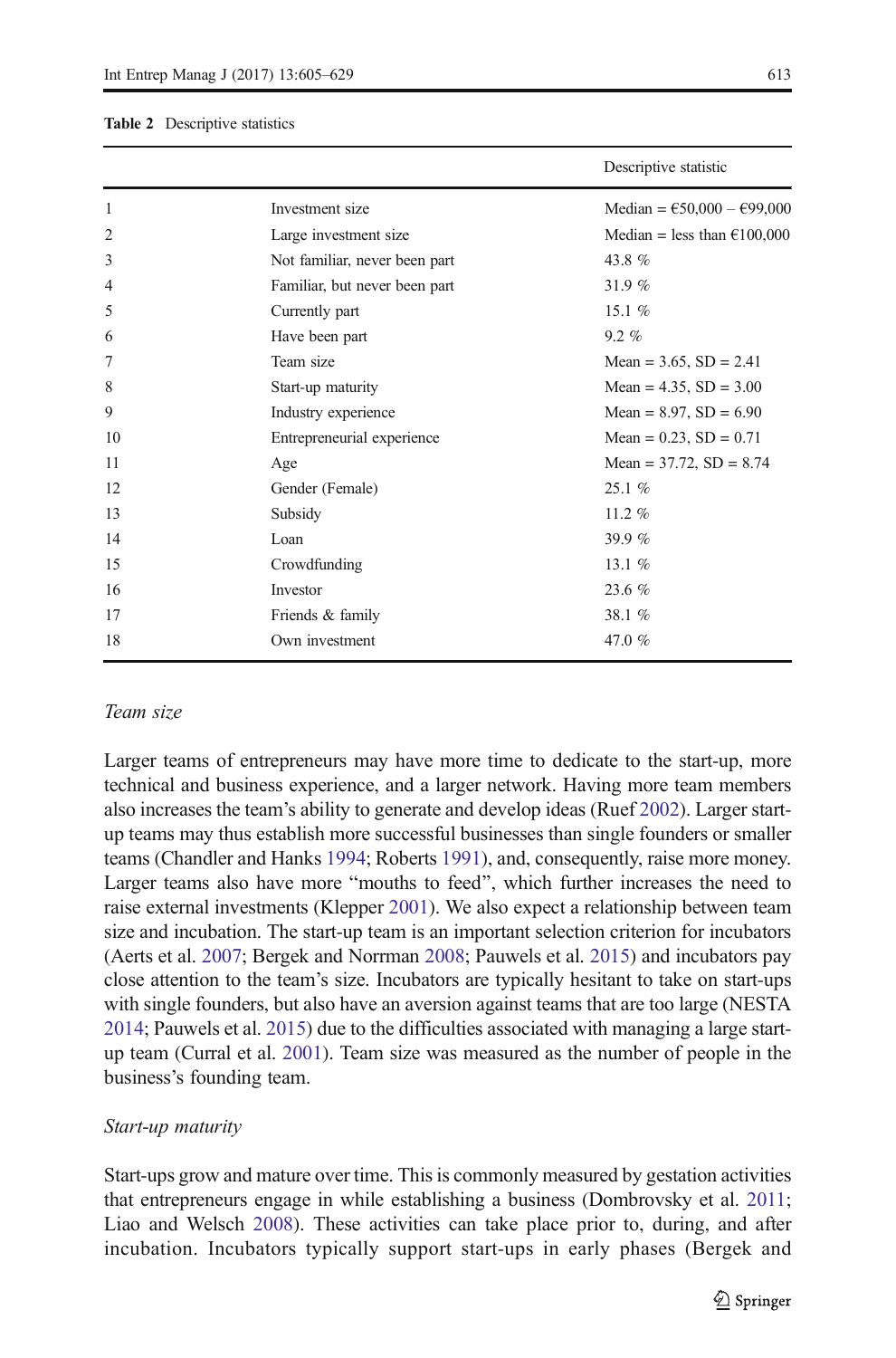Norrman [2008\)](#page-21-0), but incubators often do expect a minimum level of maturity prior to being admitted. Start-ups that are more developed can also be expected to be more active in seeking funds and to need more investments. Liao and Welsch [\(2008\)](#page-22-0) identified 26 gestation activities. To avoid respondent fatigue, the questionnaire asked in which of the following 12 activities the start-up engaged in during the last 12 months: 1) Formally registering the business; 2) Preparing a written business plan; 3) Organizing a start-up team; 4) Devoting themselves full-time to the business (more than 35 h per week); 5) Developing a proof of concept or working prototype; 6) Applying for a patent/copyright/trademark; 7) Defining market opportunities; 8) Hiring employees; 9) Asking financial institutions or other people for funds; 10) Receiving money from the sale of goods or services; 11) Purchasing materials, equipment, facilities, or other tangible goods for the business; 12) Discussing the new business's product or service with potential customers. The total number of activities was used as this variable.

## Industry experience

Entrepreneurs with more experience in the industry of their start-up are more likely to have access to resources, technical experience, and business experience, as well as have a larger network and more credibility (Bosma et al. [2004](#page-21-0); Cooper et al. [1994\)](#page-21-0). Start-ups founded by entrepreneurs with extensive industry experience may be more attractive to incubators, and these start-ups may be more successful in fundraising. This variable was measured as the number of years the respondent had worked in the start-up's primary industry (Mitchell and Shepherd [2010](#page-22-0)).

#### Entrepreneurial experience

Entrepreneurs who have founded a start-up before likely have more business experience and a larger network than start-up founders with no entrepreneurial experience (Colombo and Grilli [2005;](#page-21-0) Dahlqvist et al. [2000\)](#page-22-0). Entrepreneurs in incubators tend to be first-time entrepreneurs (Patton [2013](#page-22-0); Rice [2002](#page-23-0)), as experienced entrepreneurs have less need of the incubator's services. Experienced entrepreneurs may also be more successful in fundraising. This variable was measured as the total number of businesses in which the respondent was directly involved during the start-up phase.

#### Age

During the course of a career, people have the opportunity to increase income and save up money. Consequently, older people have more money available than younger people, which they can use to invest in their own business. This reduces the initial need to seek investments. Younger entrepreneurs likely have less resources, less business experience, and a smaller business network. This might motivate them to join an incubator more than older entrepreneurs. For this reason, we include age as a control variable.

#### Gender

Gender and entrepreneurship is a heavily studied topic (Poggesi et al. [2015](#page-23-0)). Technology-based entrepreneurship and incubators can be seen as "masculine"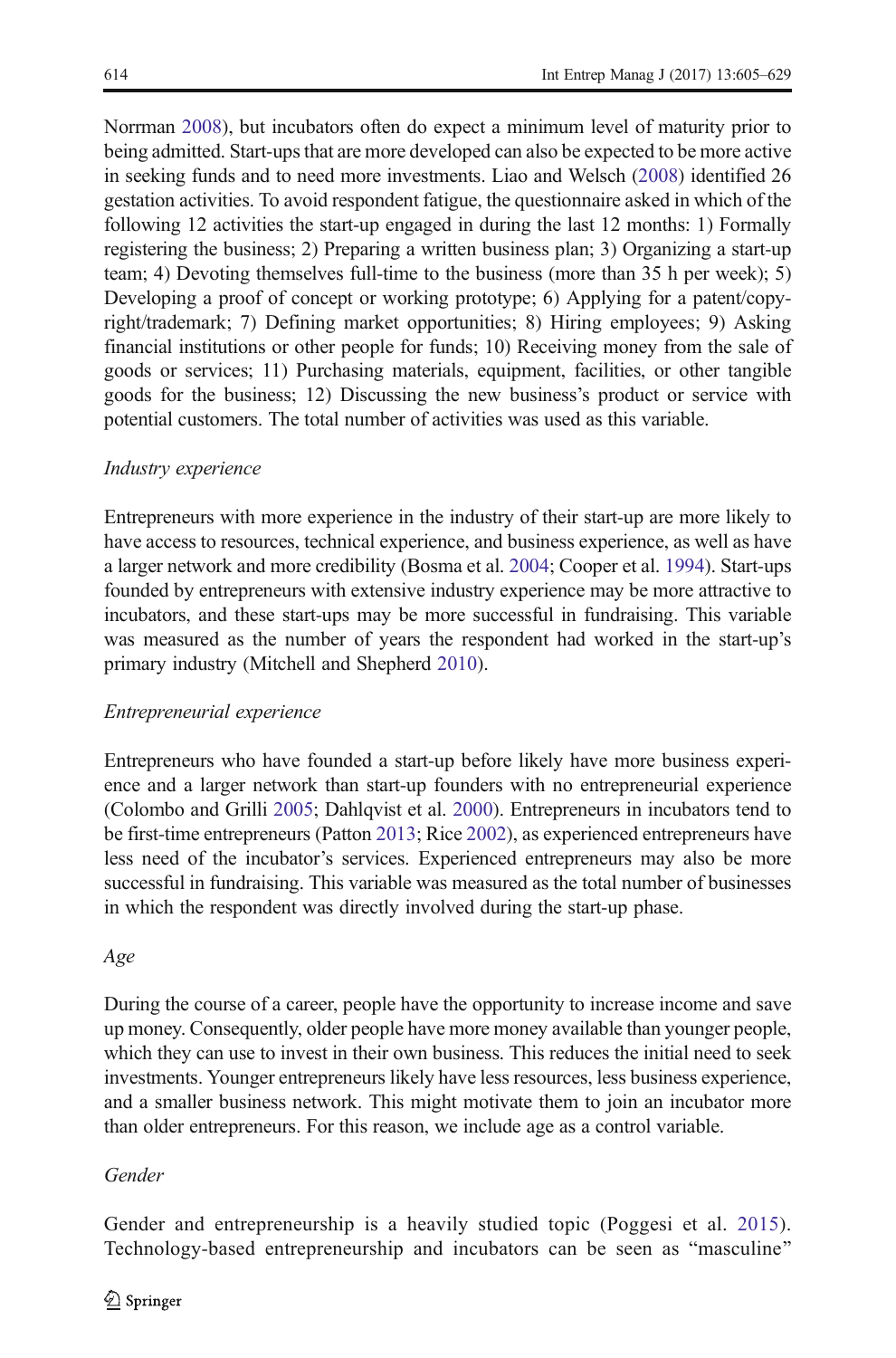environments in which women are more likely at a disadvantage (Marlow and McAdam [2012](#page-22-0); Marlow and McAdam [2015\)](#page-22-0). This is partly expressed by the use of investments as performance measure. Attracting investment is typically more difficult for women entrepreneurs, as investors tend to be biased toward funding men (Poggesi et al. [2015](#page-23-0)).

#### Sector and country

As financial demands, regulations, start-up support by incubators and entry requirements vary by sector (Malerba [2002\)](#page-22-0), we coded a dummy for each sector. Regulations, finance opportunities, required investment sizes, and start-up support also vary per country (Ács et al. [2014](#page-21-0); Singer et al. [2015](#page-23-0)), so we coded dummies for countries as well. See Appendices 2 and 3 for the descriptive statistics.

#### Analysis

We fitted a series of ordinal and binary logit models. In the ordinal logit models, investment size and large investment size are the dependent variables. The first step only enters the control variables. The second step adds the four-level incubation variable and the funding sources as independent variables. In the third step, interaction effects between the incubation variable and the use of funding sources are added, which tests whether incubated entrepreneurs tend to raise more funding from a particular source than non-incubated entrepreneurs. In the binary logit models, the six types of funding sources are the dependent variables. The first step enters the control variables, and the second step adds the incubation variable to the model. For all models, we used a chi-square test to assess whether each step improved the model. As a model performance indicator, we report the pseudo  $R^2$  by McFadden ([1974](#page-22-0)). Appendix [4](#page-21-0) presents the full correlation matrix.

To test if incubators are network brokers, hit makers, or both, we apply the following reasoning. If incubation has a positive relationship with specific funding sources and these funding sources contribute to investment size, then this is evidence that incubators support start-ups in gaining funding from these sources. This would mean that incubators serve as network brokers. However, this does not mean that incubated entrepreneurs gain more funding from a source than a non-incubated entrepreneur who uses the same source. If the interaction effect between incubation and specific funding sources is positively and significant, this means that incubated entrepreneurs gain more funding from a source than non-incubated entrepreneurs. This implies that incubators are hit makers.

# **Results**

Table [3](#page-11-0) presents the results of the ordinal logit models predicting investment size and large investment size. The McFadden  $\mathbb{R}^2$  values range between 0.1 and 0.18, which are reasonable model fits. The addition of the incubation and the funding source variables leads to a significant model improvement, as do the interaction effects.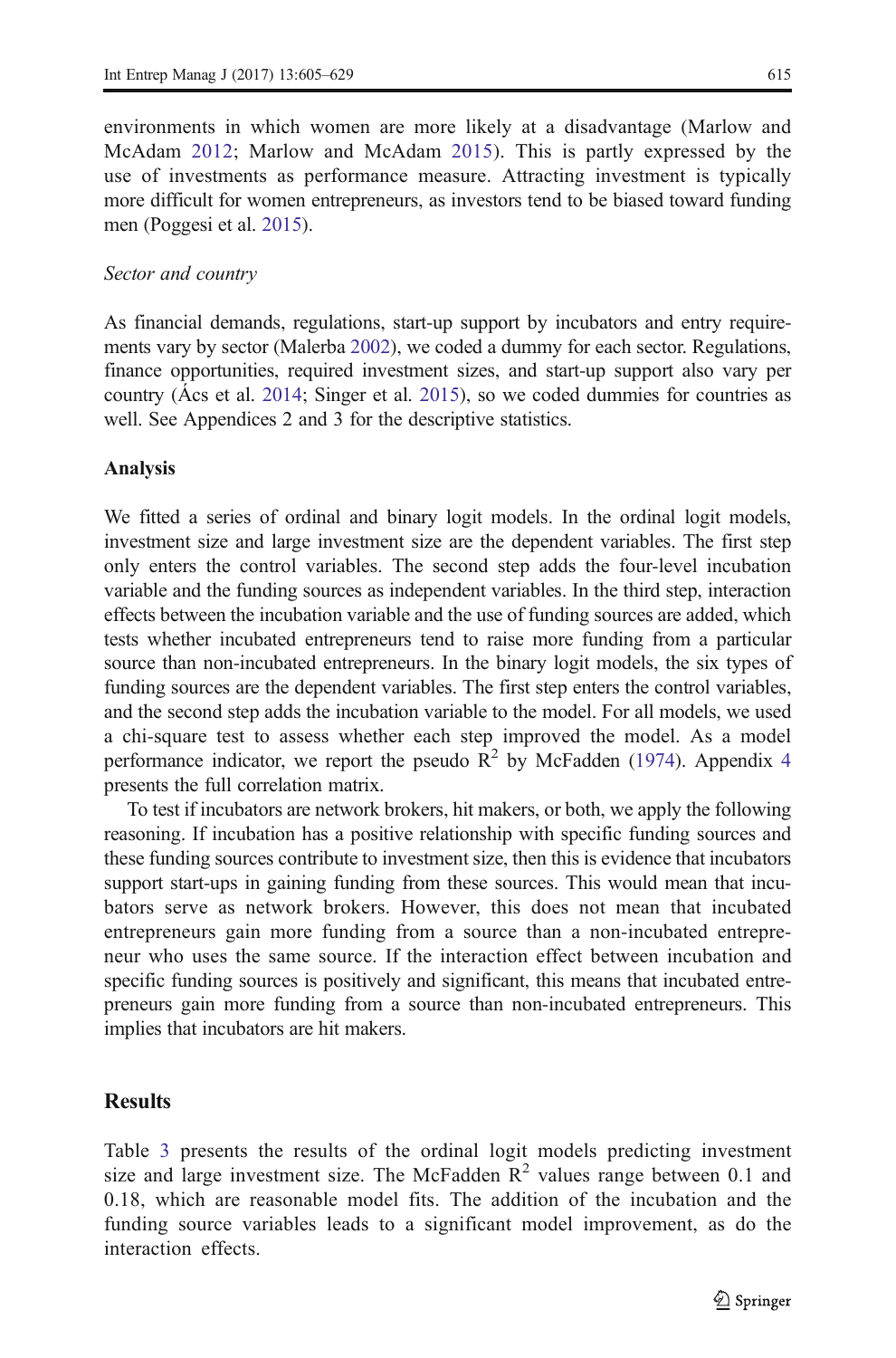<span id="page-11-0"></span>Table 3 Results of ordinal logit models predicting investment size and large investment size. Sector and country are added as fixed-effect dummies, but are not shown here for reasons Table 3 Results of ordinal logit models predicting investment size and large investment size. Sector and country are added as fixed-effect dummies, but are not shown here for reasons<br>of space

|                     |                               | Investment size |     |         |               |                |               |         | Large investment size |         |                      |          |                      |
|---------------------|-------------------------------|-----------------|-----|---------|---------------|----------------|---------------|---------|-----------------------|---------|----------------------|----------|----------------------|
|                     |                               | Step 1          |     | Step 2  |               | Step 3         |               | Step 1  |                       | Step 2  |                      | Step 3   |                      |
| Incubation          | Not familiar, never been part |                 |     | ref.    |               | ref.           |               |         |                       | ref.    |                      | ref.     |                      |
|                     | Familiar, but never been part |                 |     | $-0.01$ |               | $-0.91$        | $\frac{*}{*}$ |         |                       |         |                      | $-1.27$  | $*$                  |
|                     | Currently part                |                 |     | 0.60    | $*$           | 0.27           |               |         |                       | 0.63    | $*$                  | $-0.31$  |                      |
|                     | Have been part                |                 |     | 0.69    | $\frac{*}{*}$ | 1.83           | ***           |         |                       | 0.71    |                      | 1.32     | ⋇                    |
| Funding sources     | Subsidy                       |                 |     | $-0.03$ |               | $-0.22$        |               |         |                       | 0.01    |                      | $-0.50$  |                      |
|                     | Loan                          |                 |     | 0.60    | ***           | 0.43           | ⋇             |         |                       | 0.32    | ⋇                    | $-0.08$  |                      |
|                     | Crowdfunding                  |                 |     | 0.05    |               | $-0.20$        |               |         |                       | 0.01    |                      | $-0.52$  |                      |
|                     | Investor                      |                 |     | 0.90    | ***           | 0.87           | $*$           |         |                       | 0.82    | ***                  | 0.70     | ⋇                    |
|                     | Friends & family              |                 |     | $-0.31$ | ⋇             | $-0.48$        | ∗             |         |                       | $-0.51$ | $\stackrel{*}{\ast}$ | $-0.90$  | $\stackrel{*}{\ast}$ |
|                     | Own investment                |                 |     | 0.05    |               | $-0.15$        |               |         |                       | 0.04    |                      | $-0.29$  |                      |
| Control variables   | Team size                     | 0.24            | *** | 0.20    | ***           | 0.21           | $***$         | 0.19    | ***                   | 0.16    | ***                  | $0.18\,$ | $***$                |
|                     | Start-up maturity             | 0.10            | *** | 0.06    | *             | 0.09           | $***$         | 0.12    | ***                   | 0.08    | $\frac{*}{*}$        | 0.12     | ***                  |
|                     | Industry experience           | 0.05            | *** | 0.05    | ***           | 0.05           | ***           | 0.04    | $*$                   | 0.04    | $*$                  | 0.04     | $\stackrel{*}{\ast}$ |
|                     | Entrepreneurial experience    | 0.04            |     | 0.04    |               | $-0.04$        |               | $0.01$  |                       | 0.03    |                      | $-0.03$  |                      |
|                     | Age                           | $-0.02$         | ₩   | $-0.01$ |               | $-0.02$        |               | $-0.02$ |                       | $-0.01$ |                      | $-0.01$  |                      |
|                     | Gender (Female)               | $-0.13$         |     | $-0.16$ |               | $-0.18$        |               | 0.10    |                       | 0.14    |                      | 0.19     |                      |
| Interaction effects | Never been part * subsidy     |                 |     |         |               |                |               |         |                       |         |                      | 0.66     | ⋇                    |
|                     | subsidy<br>Currently part*    |                 |     |         |               | $0.74$<br>0.00 |               |         |                       |         |                      | $-1.00$  |                      |
|                     | * subsidy<br>Have been part   |                 |     |         |               | $-0.43$        |               |         |                       |         |                      | $-1.30$  |                      |
|                     | Never been part * loan        |                 |     |         |               | 0.16           |               |         |                       |         |                      | 0.74     |                      |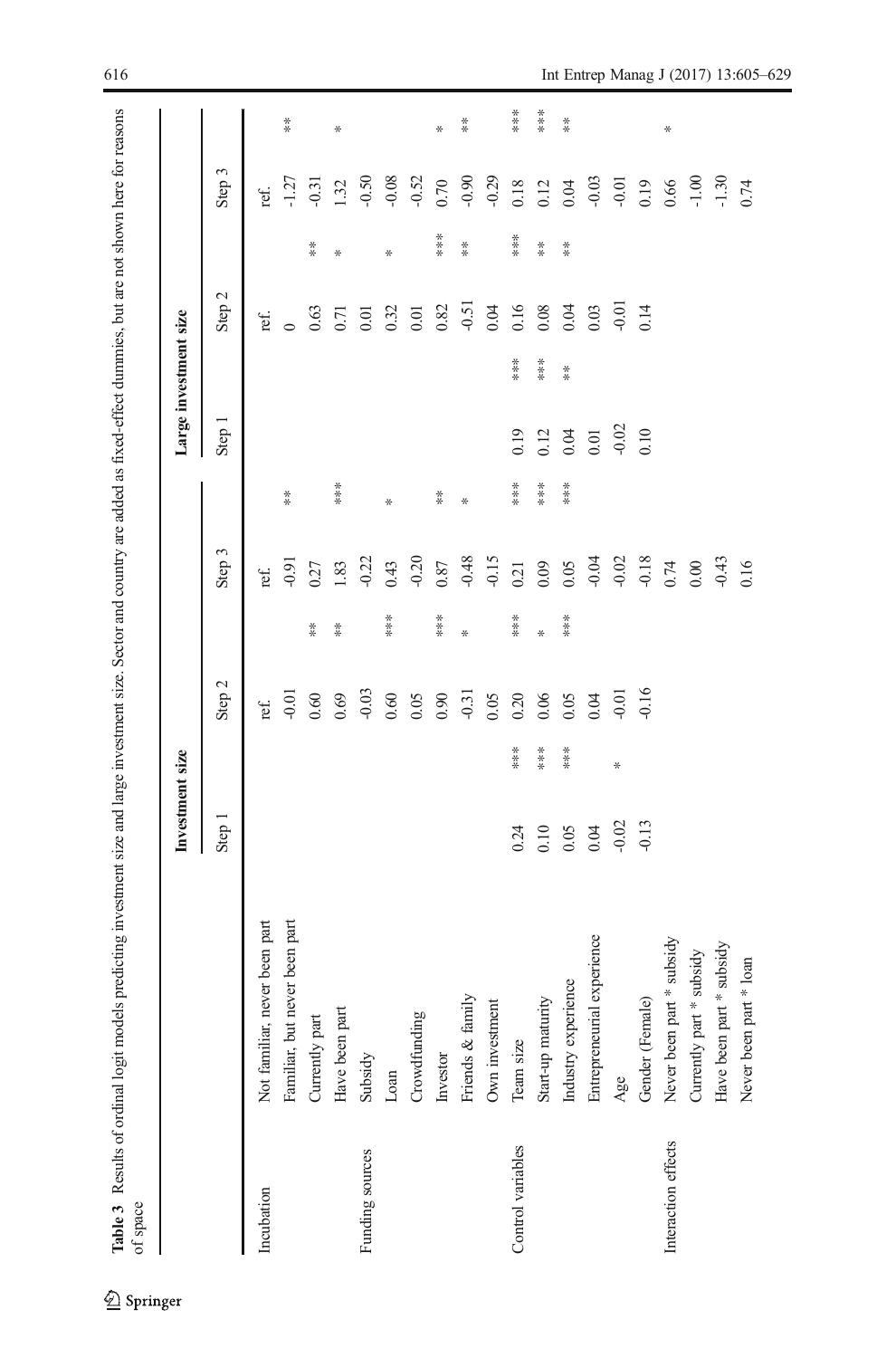|        | - |
|--------|---|
|        |   |
| ۴      | ١ |
| ≌<br>٠ | i |

 $\overline{\phantom{0}}$ 

|                   |                                    | Investment size |            |                | Large investment size |           |               |  |
|-------------------|------------------------------------|-----------------|------------|----------------|-----------------------|-----------|---------------|--|
|                   |                                    | Step 1          | Step 2     | Step 3         | Step 1                | Step 2    | Step 3        |  |
|                   | Currently part * loan              |                 |            | $-0.02$        |                       |           | $-0.21$       |  |
|                   | Have been part * loan              |                 |            | 0.07           |                       |           | $-0.43$       |  |
|                   | Never been part * crowdfunding     |                 |            | 0.20           |                       |           | 0.16          |  |
|                   | Currently part * crowdfunding      |                 |            | 0.97           |                       |           | ⋇<br>$-0.02$  |  |
|                   | Have been part * crowdfunding      |                 |            | ⋇<br>1.57      |                       |           | ×<br>0.07     |  |
|                   | Never been part * investor         |                 |            | 0.44           |                       |           | 0.20          |  |
|                   | * investor<br>Currently part       |                 |            | $-0.05$        |                       |           | 0.97          |  |
|                   | Have been part * investor          |                 |            | $-0.50$        |                       |           | 1.57          |  |
|                   | Never been part * friends & family |                 |            | ⋇<br>0.74      |                       |           | ⋇<br>0.44     |  |
|                   | Currently part * friends & family  |                 |            | $-0.05$        |                       |           | $-0.05$       |  |
|                   | Have been part * friends & family  |                 |            | ⋇<br>$-1.25$   |                       |           | $-0.50$       |  |
|                   | Never been part * own investment   |                 |            | 0.62           |                       |           | 0.74          |  |
|                   | * own investment<br>Currently part |                 |            | 0.76           |                       |           | ⋇<br>$-0.05$  |  |
|                   | Have been part * own investment    |                 |            | $*$<br>$-1.54$ |                       |           | x<br>$-1.25$  |  |
| Model performance | Log likelihood                     | $-1421.84$      | $-1379.34$ | $-1354.35$     | $-835.32$             | $-806.03$ | $-781.48$     |  |
|                   | Additional df                      |                 | $\circ$    | $\infty$       |                       |           | $\frac{8}{2}$ |  |
|                   | McFadden $R^2$                     | 0.10            | 0.13       | 0.14           | 0.12                  | 0.16      | 0.18          |  |
|                   |                                    |                 |            |                |                       |           |               |  |

\* $p < 0.05$ , \*\* $p < 0.01$ , \*\*\* $p < 0.001$ \*p < 0.05, \*\*p < 0.01, \*\*\*p < 0.001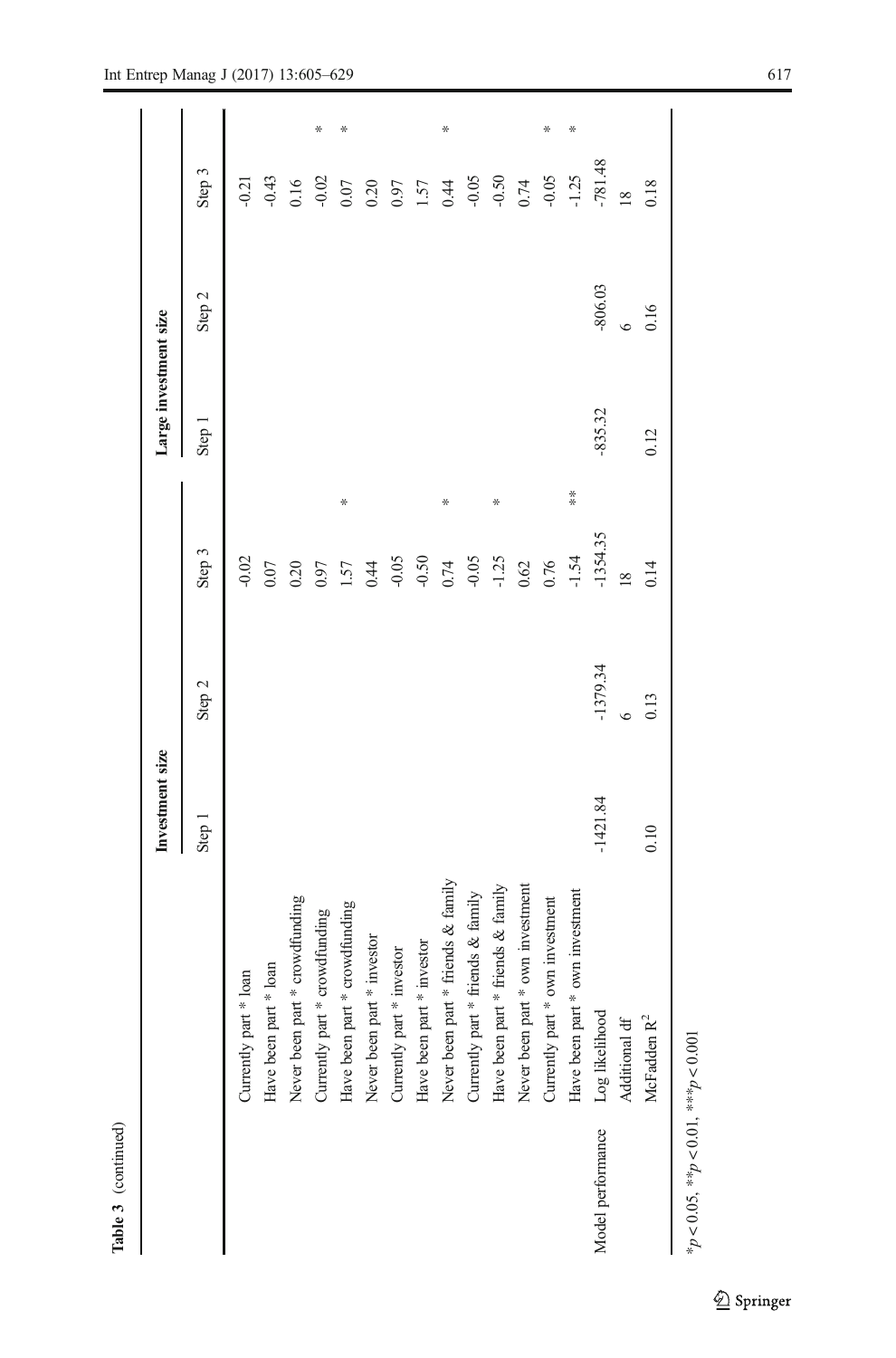<span id="page-13-0"></span>

|                      |                                       | Government<br>subsidy |               |          |     | Bank loan      |         |                 |            | Crowdfunding    |            |     | Investor      |      |                    |                 | Friends &<br>family |                  |     | Own investment |     |                 |                 |
|----------------------|---------------------------------------|-----------------------|---------------|----------|-----|----------------|---------|-----------------|------------|-----------------|------------|-----|---------------|------|--------------------|-----------------|---------------------|------------------|-----|----------------|-----|-----------------|-----------------|
|                      |                                       | Step 1                |               | Step 2   |     | Step 1         | Step 2  |                 | Step 1     |                 | Step 2     |     | Step 1        |      | Step $2$           |                 | Step 1              | Step 2           |     | Step 1         |     | Step 2          |                 |
| Intercept            |                                       | $-2.67$               | $\frac{*}{*}$ | $-2.88$  | $*$ | 0.08           | 0.05    |                 | $-1.47$    |                 | $-1.46$    |     | $-1.39$       |      | $-1.66$            |                 | $-0.80$             | $-0.65$          |     | $-2.40$        | $*$ | $-2.52$         | $\frac{36}{36}$ |
| Incubation           | never been<br>Not familiar,<br>part   |                       |               | ref.     |     |                | ref.    |                 |            |                 | ref.       |     |               |      | ref.               |                 |                     | ref.             |     |                |     | ref.            |                 |
|                      | never been<br>Familiar, but<br>$part$ |                       |               | $0.07$   |     |                | $-0.64$ | ***             |            |                 | $-0.44$    |     |               |      | $-0.12$            |                 |                     | $\overline{0}$ . |     |                |     | 0.73            | ***             |
|                      | Currently part                        |                       |               | 0.44     |     |                | 0.45    |                 |            |                 | 0.61       |     |               |      | 0.64               | ₩               |                     | $-0.37$          |     |                |     | $-0.37$         |                 |
|                      | Have been part                        |                       |               | 0.49     |     |                | 0.23    |                 |            |                 | 0.34       |     |               |      | 0.90               | $\frac{36}{16}$ |                     | $-0.59$          | 쏚   |                |     | $-0.02$         |                 |
| variables<br>Control | Team size                             | 0.11                  | ×             | 0.09     |     | $*$<br>0.11    | 0.08    | 씃               | 0.06       |                 | 0.03       |     | 0.13          | **** | 0.10               | ₩               | 0.13                | 0.15<br>***      | *** | $-0.14$        | *** | $-0.12$         | ****            |
|                      | maturity<br>Start-up                  | 0.23                  | $*$ $*$       | 0.22     | $*$ | $*$<br>0.17    | 0.17    | $*$             | 0.10       | $\frac{16}{16}$ | 0.09       | 쑦   | 0.17          | $*$  | 0.16               | 苦苦苦             | 0.04                | 0.05             |     | 0.21           | 苦苦苦 | 0.21            | 苦苦苦             |
|                      | experience<br>Industry                | 0.03                  |               | 0.03     |     | ₩<br>0.03      | 0.03    | 뚞               | $-0.05$    | ₩               | $-0.05$    |     | 0.01          |      | 0.01               |                 | 0.01                | 0.01             |     | 0.00           |     | $-0.01$         |                 |
|                      | Entrepreneurial<br>experience         | $-0.55$               | ₩             | $-0.55$  | 뚞   | $-0.20$        | $-0.19$ |                 | 0.17       |                 | 0.14       |     | $-0.32$       | ₩    | $-0.36$            | ₩               | $-0.04$             | $-0.01$          |     | $-0.03$        |     | $-0.07$         |                 |
|                      | Age                                   | $0.01\,$              |               | $0.01\,$ |     | $*$<br>$-0.03$ | $-0.03$ | ₩               | $-0.05$    | $\frac{*}{*}$   | $-0.05$    | ₩   | $-0.02$       |      | $-0.02$            |                 | $-0.01$             | $-0.01$          |     | 0.03           | ×   | 0.02            |                 |
|                      | (Female)<br>Gender                    | $-0.60$               |               | $-0.61$  |     | $-0.06$        | 0.00    |                 | $-0.96$    | $*$             | $-0.94$    | $*$ | $-0.25$       |      | $-0.21$            |                 | $-0.04$             | $-0.05$          |     | $-0.28$        |     | $-0.32$         |                 |
|                      | Likelihood<br>Log                     | -998.13               |               | -993.24  |     | $219 - 2.78$   |         | $214 -$<br>4.32 | $-1144.21$ |                 | $-1125.24$ |     | $174$<br>9.71 |      | $\frac{171}{6.58}$ |                 | $229 - 1.52$        | $227 -$<br>4.74  |     | 230-<br>5.15   |     | $225 -$<br>1.16 |                 |
|                      | ₩                                     |                       |               | 3        |     |                | 3       |                 |            |                 | $\epsilon$ |     |               | 3    |                    |                 |                     | 3                |     |                |     | 3               |                 |
|                      | McFadden $\mathbb{R}^2$               | 0.24                  |               | 0.24     |     | 0.13           | 0.15    |                 | 0.21       |                 | 0.23       |     | 0.14          |      | 0.16               |                 | $0.08$              | 0.08             |     | 0.11           |     | 0.13            |                 |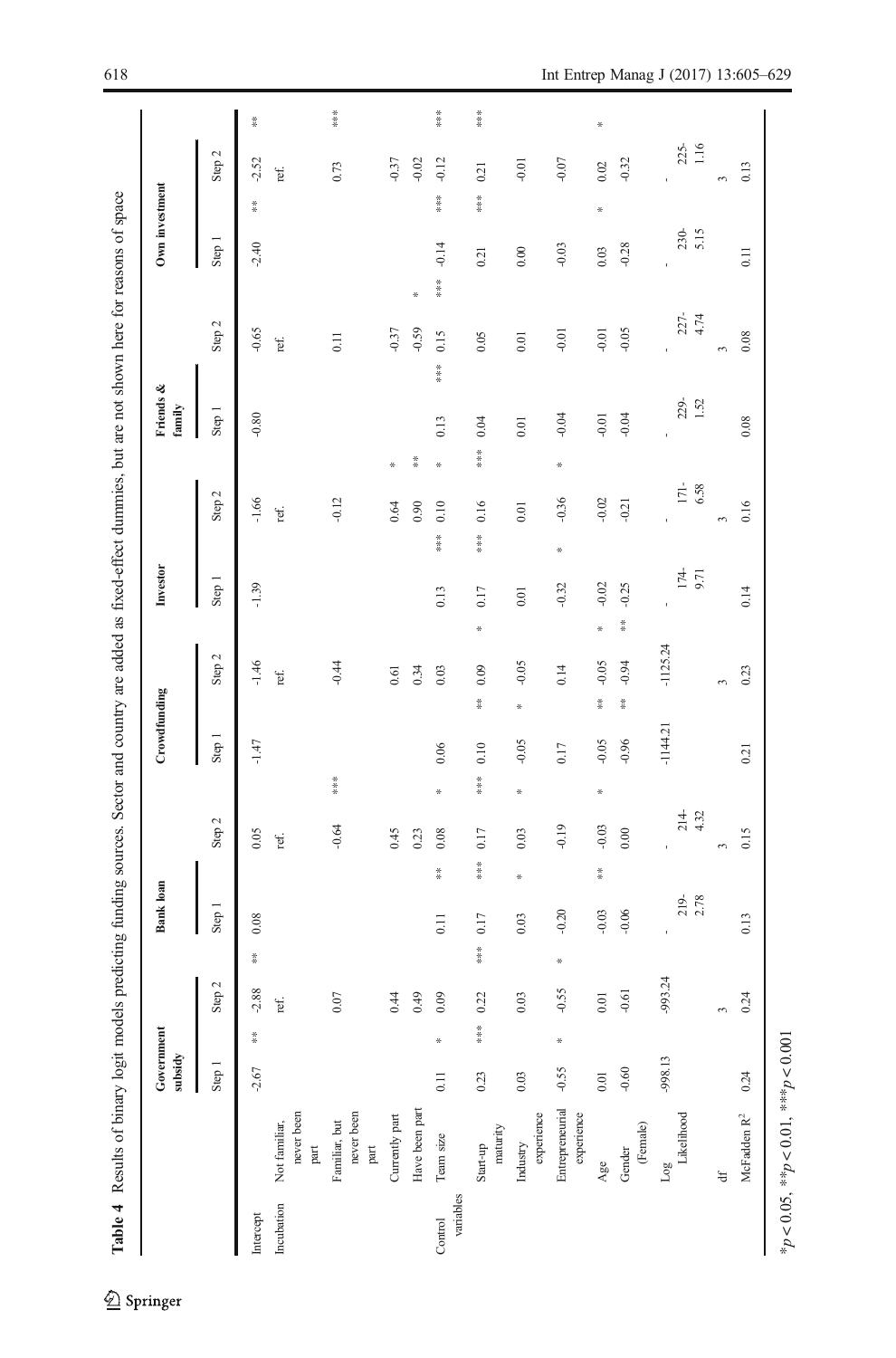The models for investment size and large investment size are very similar. Step two reveals that in both instances being part of an incubator, or having been part of an incubator, has a positive effect on the size of investments. The second step also shows that the size of the investments is primarily positively associated with bank loans and investments, and negatively associated with friends and family. The interactions in step three between incubation and bank loans or investors are not significant. This means that incubated entrepreneurs do not get more funding from these sources than non-incubated entrepreneurs who use the same sources. Having been part of an incubator in the past in combination with crowdfunding is associated with more investments and more large investments, while currently being part of an incubator in combination with crowdfunding is only associated with more investments.<sup>1</sup> It is worth noting that having been part of an incubator in the past combined with using friends and family or own investments is associated with lower investments. Being familiar with an incubator, but not being a part of one, in combination with using government subsidies, investments from friends and family, and own investments leads to more investments. Finally, the control variables show that team size, start-up maturity, and industry experience are all positively related to investment size, while entrepreneurial experience, age, and gender are not significant.

Table [4](#page-13-0) presents the results of binary logit models predicting use of funding sources. The McFadden  $R^2$  values range between 0.11 and 0.24, indicating reasonable to good model fits. The addition of the incubation variable significantly improves model fits for all funding sources except for government subsidies.

Compared to the reference category (not familiar with incubators and never been part of an incubator), entrepreneurs who are familiar with an incubator program, but who are currently not part of an incubator, are least likely to make use of bank loans. There are no significant differences between the other categories of incubation and making use of bank loans, nor are there any effects for crowdfunding. However, entrepreneurs who are or have been part of an incubator are more likely to use investors than those who have never been part of an incubator. Friends and family are used less by entrepreneurs who were part of an incubator in the past, while entrepreneurs who are familiar with incubators, but not a part of one, are more likely to use their own investments.

It is noteworthy that larger teams use more of all kinds of funding sources except crowdfunding (no effect) and own investments (negative effect). Start-up maturity is positively related to all funding sources except for friends and family. Industry experience is positively related to loans only, while entrepreneurial experience has small negative effects on using government subsidies and investors. Younger entrepreneurs are more likely to seek loans and crowdfunding for their business. As expected, older entrepreneurs make more use of their own investments. Finally, women entrepreneurs are less likely to use crowdfunding than their male counterparts.

# **Discussion**

Our results show that incubation is associated with larger investments, and that incubation is positively associated with using loans and investors as funding sources.

 $1$  Being part of an incubator in combination with crowdfunding is positively associated with investments at the 10 % level.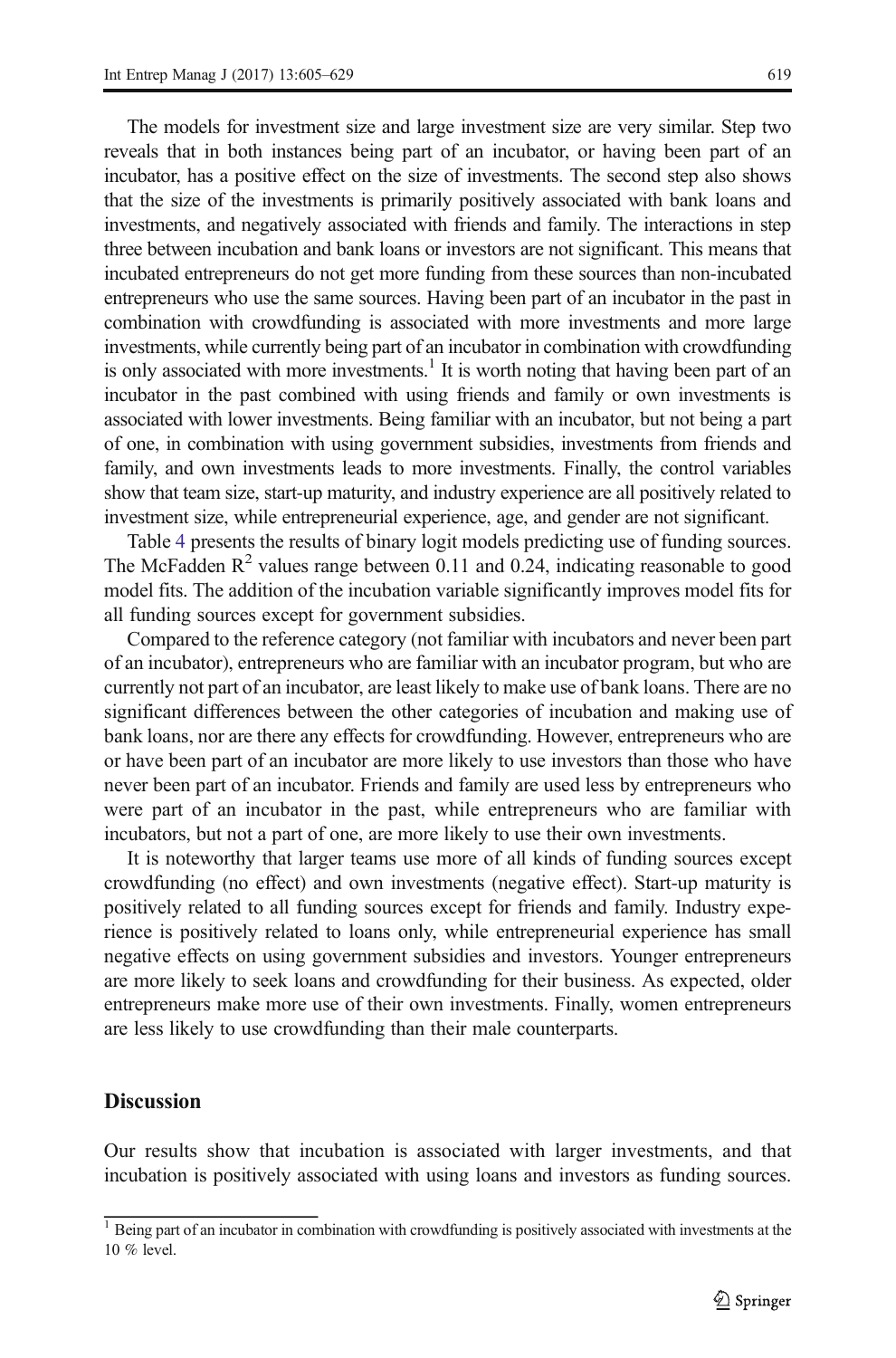These two sources are also associated with the largest investment sizes. The nonsignificant interaction effect means that there is no evidence that incubated start-ups raise more investments than non-incubated start-ups from these sources. The incubator provides access to investors and banks, but a non-incubated start-up who has access to these sources raises as much funding from these sources as incubated start-ups. This suggests that incubators serve as network brokers, but not as hit makers.

Also, entrepreneurs who are familiar with incubation but who have not been part of an incubator rely more on own funding or their friends and family, as well as government subsidies for large investments. This finding is consistent with the argument about network brokerage. Non-incubated entrepreneurs do not have access to sources like banks or investors, and are thus forced to find alternative funding sources.

This study suffers from a number of limitations. First, we associated the two mechanisms for performance with incubation services based on prior literature. However, the questionnaire did not measure these services directly, which means that we did not fully take into account heterogeneity among incubators, nor were we able to differentiate between quality of the services offered. Our results only apply to contemporary incubation in general. Future research should study how the type and quality of services are associated with performance. Second, to ensure anonymity and ease of filling out the questionnaire, it did not measure the investments per funding source directly. This could have resulted in a finer grained image of relationships studied. However, this likely would have led to a lower response and less reliable measurements. Third, we did not include two control variables that potentially further explain investments or being selected by an incubator: the quality of the product idea and the quality of the start-up team (Bergek and Norrman [2008\)](#page-21-0). Both variables are difficult to measure in a reliable manner through a questionnaire. We encourage future studies to explore the characteristics of each start-up's team in more detail, for example by looking at the team's composition in terms of competences, background, ambitions, and networks.

# **Conclusions**

The incubation literature has provided conflicting evidence on the impact of business incubation. Studies have reported positive (Aernoudt [2004](#page-21-0); European Commission [2002;](#page-22-0) Stokan et al. [2015](#page-23-0)), negative (Schwartz [2008,](#page-23-0) [2013\)](#page-23-0), or no effects (Pena [2004;](#page-23-0) Tamásy [2007;](#page-23-0) Westhead and Storey [1994\)](#page-24-0) on various performance measures. Our study provides evidence for a positive effect of incubation on investments. This study also assessed two different mechanisms that can explain the effect of incubation (Amezcua et al. [2013;](#page-21-0) Bergek and Norrman [2008;](#page-21-0) Patton [2013\)](#page-22-0). Thereby it helps to fill the gap in the literature of how incubators influence start-up performance (Ahmad [2014;](#page-21-0) Hackett and Dilts [2004\)](#page-22-0). The results show that the prime value of an incubator for raising investments lies in its ability to connect start-ups to specific funding sources. Services like referrals and network events, or the sheer fact of being connected to a reputable incubator, give start-ups an important advantage. Our results also indicate that, in general, supporting activities directly aimed at gaining more investments (such as pitching training) have limited effect. This does not mean that supporting activities associated with hit-making—such as coaching, mentoring, or workshops—are all in vain. Raising investments is only one performance measure that is primarily applicable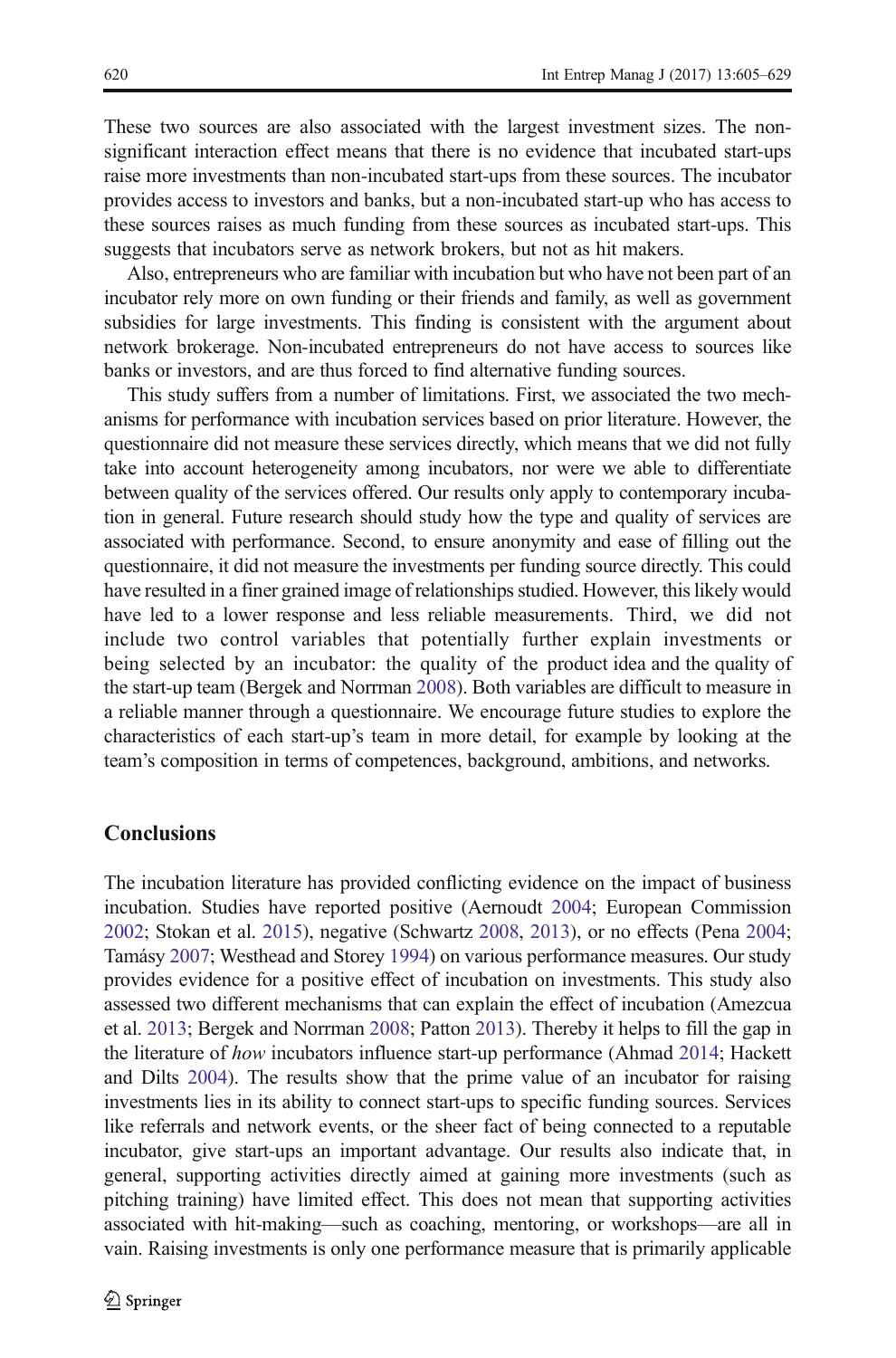<span id="page-16-0"></span>to early-stage start-ups (Eveleens et al. [2016\)](#page-22-0). As start-ups mature, they need to eventually become profitable to return these investments. This is when conventional performance measures such as turnover, profit, and survival become important. It is quite possible that the hit-making support activities do have a positive influence on these kinds of performance measures, but this is an area for further research. Also, it is possible that some incubators offer these activities with such a high quality that they form an exception to the rule. However, in general, we conclude that incubators serve as network brokers and not as hit makers.

Acknowledgments The authors are grateful to Ellen Moors for her valuable comments.

#### Compliance with Ethical Standards

Funding statement This work was supported by the EU Climate-KIC program of the European Institute for Innovation and Technology.

Open Access This article is distributed under the terms of the Creative Commons Attribution 4.0 International License (http://creativecommons.org/licenses/by/4.0/), which permits unrestricted use, distribution, and reproduction in any medium, provided you give appropriate credit to the original author(s) and the source, provide a link to the Creative Commons license, and indicate if changes were made.

# Appendix 1

# Selection questions for respondents

- 1. Are you, alone or with others, currently trying to start a new business? This includes any selfemployment or selling of goods or services to others.
- No Not included in sample
- Yes
- 2. Would you consider the new business to be a technology-based start-up?

A technology-based start-up is a new firm whose business is based on the exploitation of technological knowhow through the creation of new products and services. Examples include the development of a new drug or software service.

- No Not included in sample
- **Yes**
- 3. In the past 12 months, in which of the following activities have you engaged during the development of your business?

Tick all that apply:

- Formally registering the business
- Preparing a written business plan
- Organizing a start-up team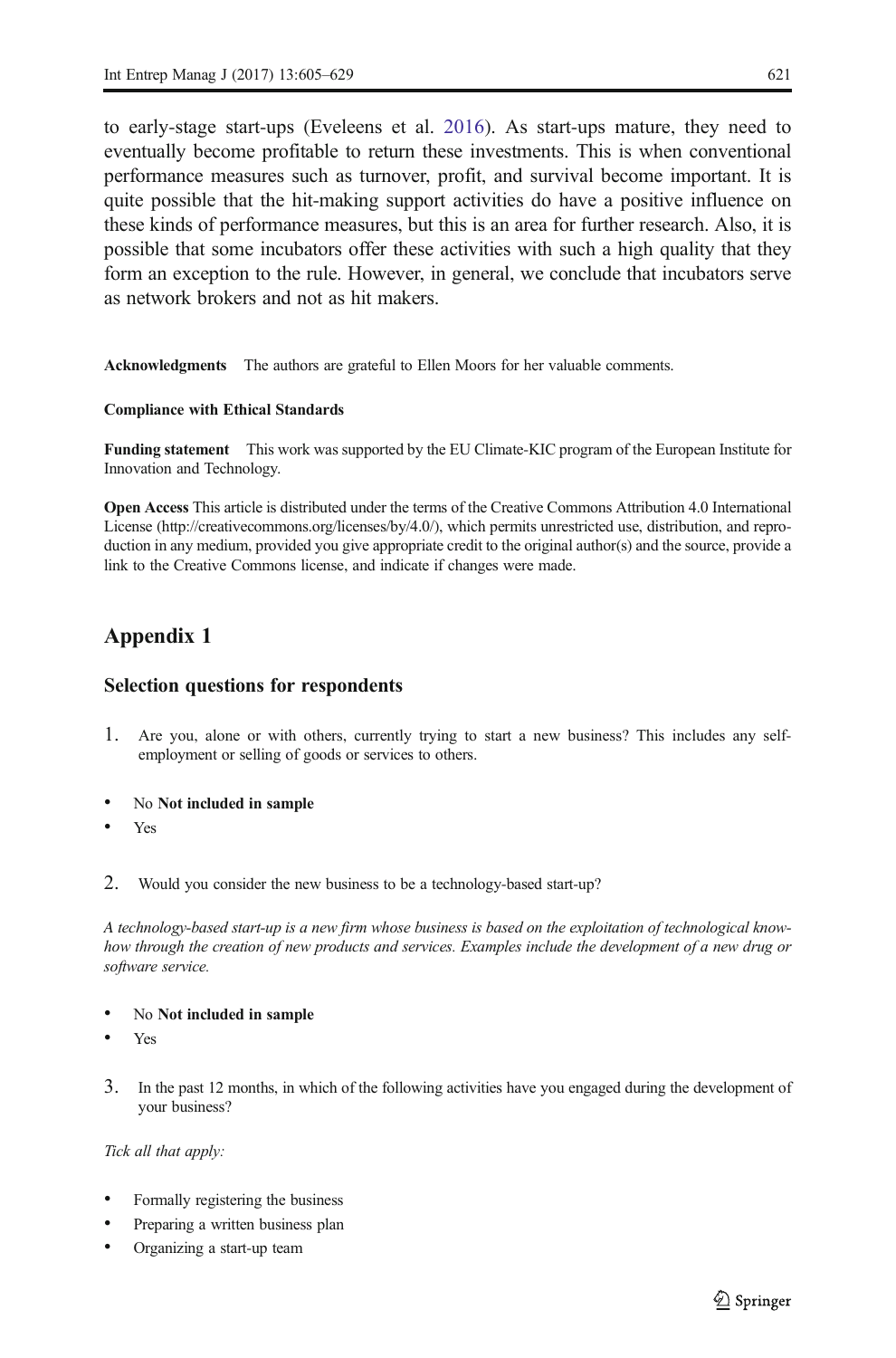- Devoting yourself full-time to the business (more than 35 h per week)
- Developing a proof of concept or working prototype
- & Applying for a patent/copyright/trademark
- Defining market opportunities
- Hiring employees
- & Asking financial institutions or other people for funds
- Receiving money from the sales of goods or services
- Purchasing materials, equipment, facilities, or other tangible goods for the business
- Discussing the new business's product or service with potential customers
- None of the above: Not included in sample
- 4. Has the new business paid any salaries, wages, or payments in kind, including your own?

"Payments in kind" refers to goods or services provided as payments for work rather than cash. Payments in kind do not include stock options.

- $N<sub>0</sub>$
- Yes

#### If previous question was answered "Yes":

- 5. For how long has the new business been paying salaries, wages, or payments in kind, including your own?
- For  $0$  to 3 months
- For 3 to 6 months
- For 6 to 12 months
- For 1 to 2 years
- For 3 to 5 years Not included in sample
- For more than 5 years Not included in sample
- 6. Do you, or will you, personally own all, part, or none of this business?
- & All
- & Part
- None Not included in sample
- 7. Is or will the new business be a subsidiary?

A subsidiary is a venture of which another organization owns more than 50 % of voting shares.

- No, the new venture is not the subsidiary of another organization
- Yes, the new venture is a subsidiary of another organization Not included in sample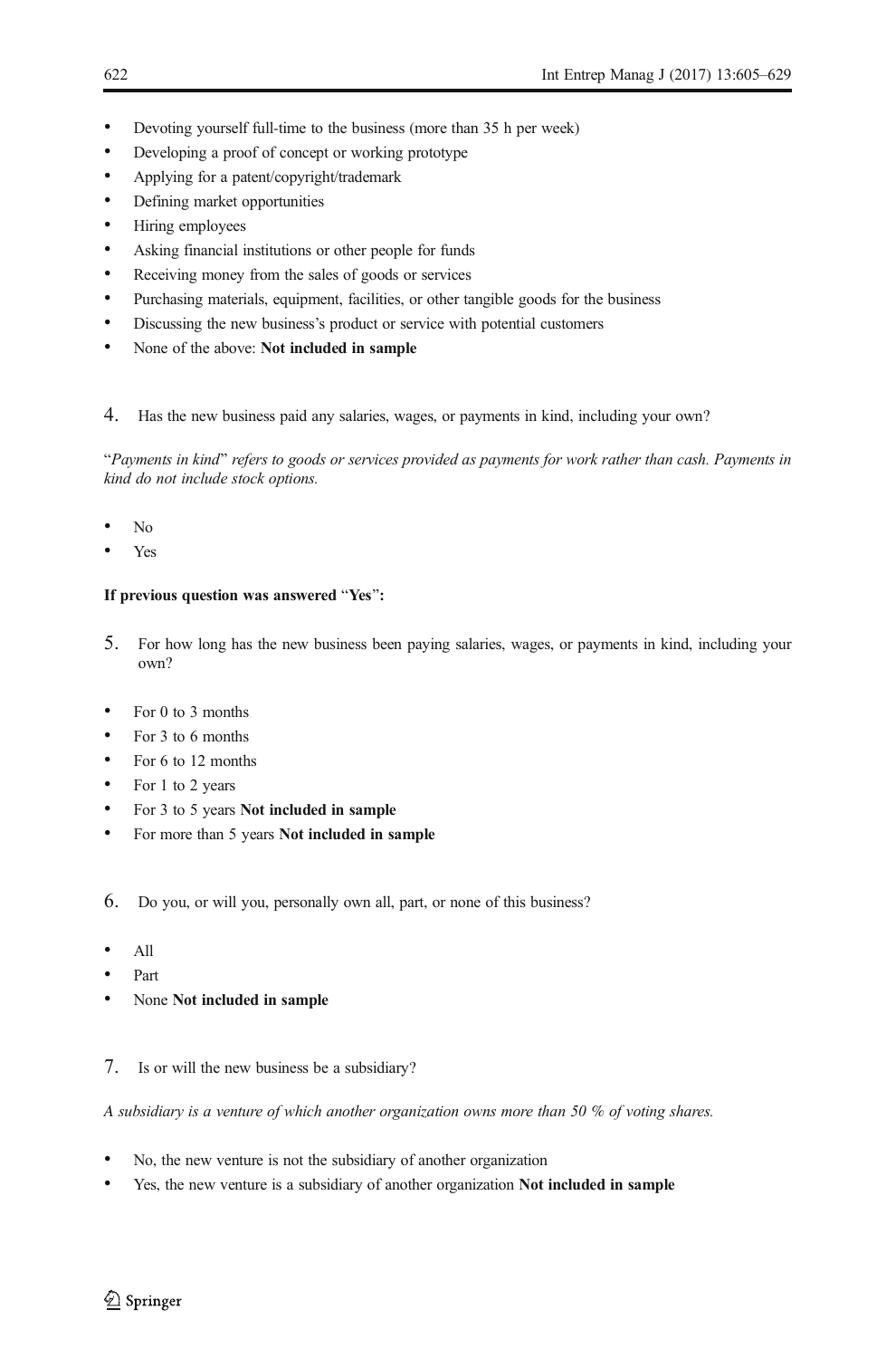# Appendix 2: Respondents by sector

Table 5 Respondents by sector

| <b>Sector</b>                       | Sample respondents |
|-------------------------------------|--------------------|
| Aerospace                           | 14                 |
| Artificial Intelligence             | 47                 |
| <b>Basic</b> metals                 | 26                 |
| Biotechnology & pharmaceuticals     | 20                 |
| Chemistry                           | 30                 |
| Clean technology                    | 69                 |
| Coke and petroleum products         | 6                  |
| Electrical engineering & equipment  | 45                 |
| Energy                              | 33                 |
| Fabricated metal products           | 7                  |
| Functional or processed food        | 18                 |
| ICT & computers                     | 87                 |
| Information systems                 | 157                |
| Machinery                           | 13                 |
| Medical & dental instruments        | 17                 |
| Motor vehicles                      | 27                 |
| Nanotechnology                      | 5                  |
| Optical products                    | 8                  |
| Other non-metallic mineral products | 1                  |
| Photonics                           | 1                  |
| Repair & installation machinery     | 19                 |
| Reproduction recorded media         | 14                 |
| Robotics                            | 15                 |
| Rubber and plastic products         | 7                  |
| Ships and boats                     | 4                  |
| Telecommunications                  | 44                 |
| Transport                           | 37                 |
| Transport equipment                 | 10                 |
| Water                               | 13                 |
| Weapons & ammunition                | 17                 |
| Other, please specify:              | 124                |
| Total                               | 935                |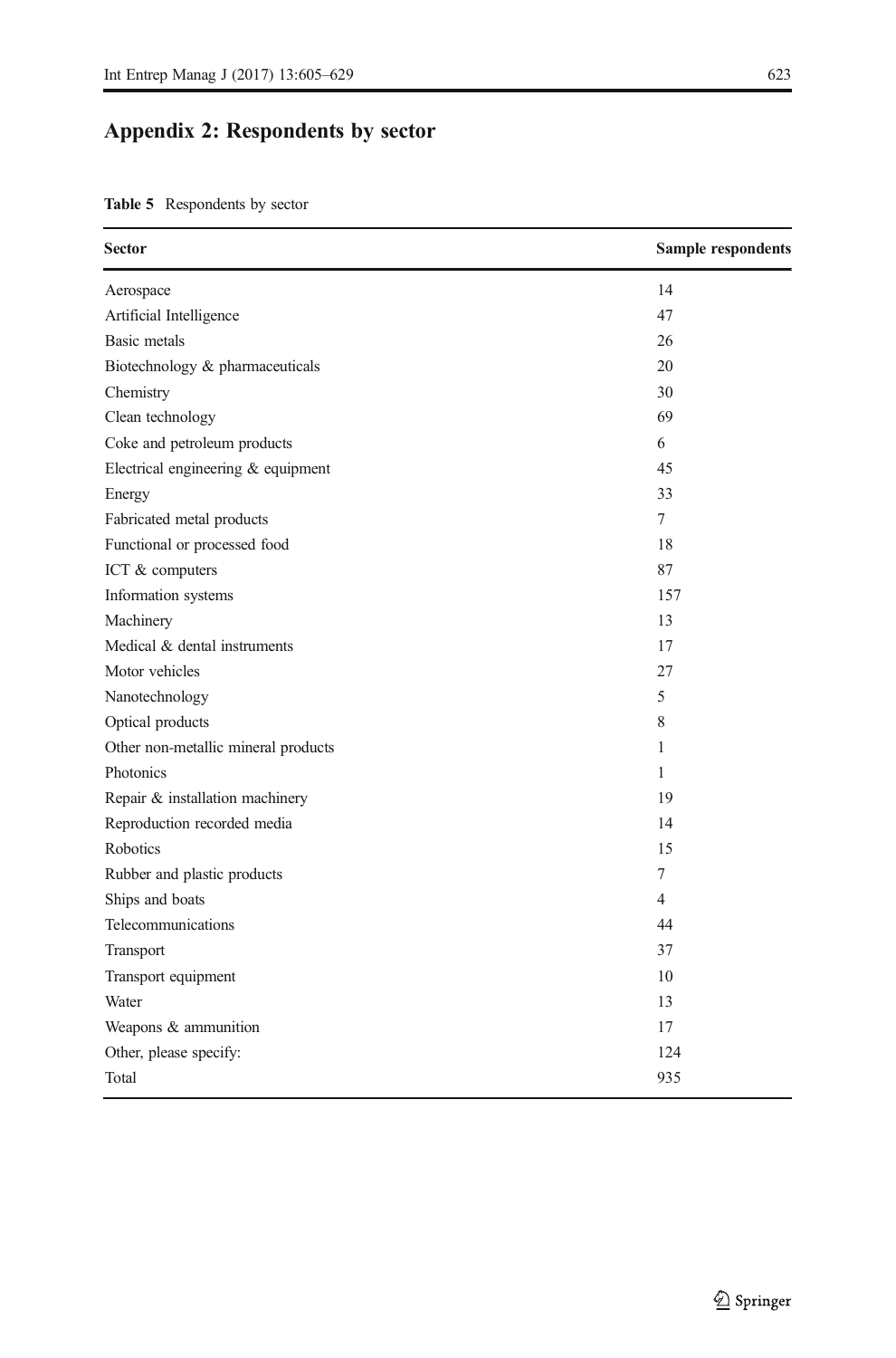# <span id="page-19-0"></span>Appendix 3: Respondents and case weights per country

| Country                  | Total early-stage Country<br>entrepreneurial<br>activity | population size | Population of total<br>early-stage<br>entrepreneurs | <b>Sample</b><br>respondents | Case<br>Weight |
|--------------------------|----------------------------------------------------------|-----------------|-----------------------------------------------------|------------------------------|----------------|
| Austria                  | 8.71                                                     | 8,623,073       | 751,070                                             | 37                           | 0.280          |
| Canada                   | 13.04                                                    | 35,851,774      | 4,675,071                                           | 109                          | 0.592          |
| Belgium                  | 5.4                                                      | 11,267,581      | 608,449                                             | 38                           | 0.221          |
| France                   | 5.34                                                     | 67,107,000      | 3,583,514                                           | 125                          | 0.395          |
| Germany                  | 5.27                                                     | 81,197,500      | 4,279,108                                           | 125                          | 0.472          |
| <b>Ireland</b>           | 6.53                                                     | 4.635,400       | 302,692                                             | 65                           | 0.064          |
| <b>Netherlands</b>       | 9.46                                                     | 16,928,000      | 1,601,389                                           | 67                           | 0.330          |
| Switzerland              | 7.12                                                     | 8,279,700       | 589,515                                             | 24                           | 0.339          |
| United Kingdom           | 10.66                                                    | 64,800,000      | 6.907.680                                           | 104                          | 0.916          |
| United States of America | 13.81                                                    | 322,210,000     | 44,497,201                                          | 241                          | 2.546          |

Table 6 Respondents and case weights per country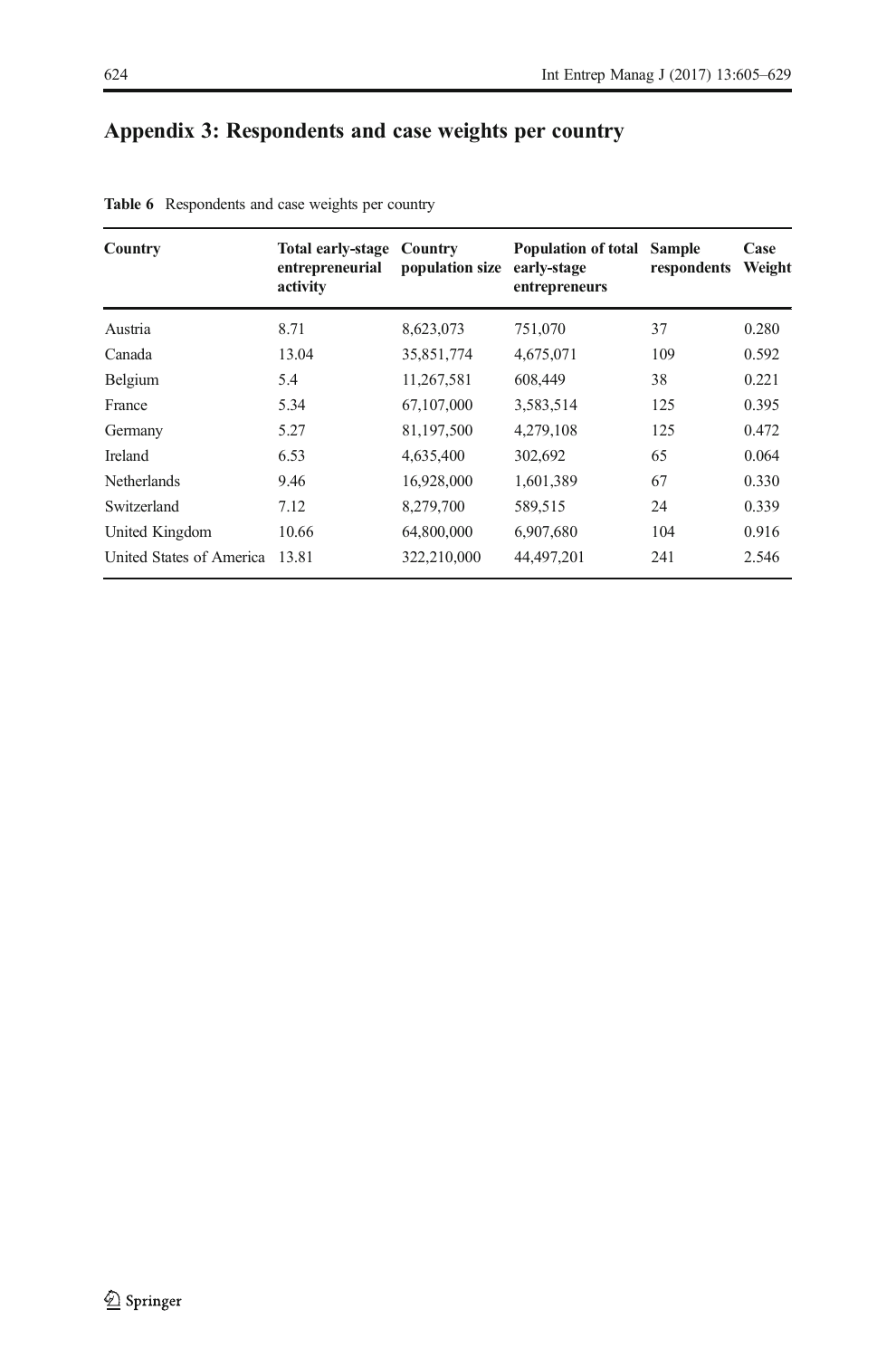| ì                         |
|---------------------------|
| i<br>,                    |
| ι                         |
| ı<br>J<br>י<br>יי היי היי |
|                           |

| į<br>⋍                |
|-----------------------|
| 5<br>Ĕ<br>ί<br>ì<br>ì |
| ᡕ<br>5<br>۱<br>٩<br>Ξ |

<span id="page-20-0"></span>

|                |                               |         | $\sim$           | 3                                                        | 4       | 5                 | $\circ$                         | $\overline{ }$          | ${}^{\circ}$   | $\circ$ | $\overline{10}$      | $\equiv$                      | $\overline{2}$    | 13      | $\overline{1}$         | 15      | $\overline{16}$ | $\overline{17}$ |
|----------------|-------------------------------|---------|------------------|----------------------------------------------------------|---------|-------------------|---------------------------------|-------------------------|----------------|---------|----------------------|-------------------------------|-------------------|---------|------------------------|---------|-----------------|-----------------|
|                | Investment size               |         |                  |                                                          |         |                   |                                 |                         |                |         |                      |                               |                   |         |                        |         |                 |                 |
|                | Large investment size         | 0.85    |                  |                                                          |         |                   |                                 |                         |                |         |                      |                               |                   |         |                        |         |                 |                 |
|                | Not familiar, never been part | $-0.17$ | $-0.14$          |                                                          |         |                   |                                 |                         |                |         |                      |                               |                   |         |                        |         |                 |                 |
|                | Familiar, but never been part | $-0.09$ | 0.08             | 0.60                                                     |         |                   |                                 |                         |                |         |                      |                               |                   |         |                        |         |                 |                 |
|                | Currently part                | 0.22    | 0.18             | 0.40                                                     | $-0.29$ |                   |                                 |                         |                |         |                      |                               |                   |         |                        |         |                 |                 |
|                | Have been part                | 0.17    | 0.16             |                                                          | 0.20    | $-0.13$           |                                 |                         |                |         |                      |                               |                   |         |                        |         |                 |                 |
|                | Team size                     | 0.30    | 0.23             | $0.28$<br>$0.10$<br>$0.18$<br>$0.02$<br>$0.02$<br>$0.02$ | $-0.07$ | 0.17              | 0.07                            |                         |                |         |                      |                               |                   |         |                        |         |                 |                 |
|                | Start-up maturity             | 0.25    | 0.22             |                                                          | 0.06    | 0.08              |                                 | 0.08                    |                |         |                      |                               |                   |         |                        |         |                 |                 |
| O              | Industry experience           | 0.08    | 0.08             |                                                          | 0.09    | $-0.10$<br>$0.02$ | $3.12$<br>$3.02$<br>$3.04$      | $0.03$<br>$0.01$        | 0.02           |         |                      |                               |                   |         |                        |         |                 |                 |
| $\approx$      | Entrepreneurial experience    | 0.00    | 0.03             |                                                          | 0.05    |                   |                                 |                         | 0.03           | 0.12    |                      |                               |                   |         |                        |         |                 |                 |
|                | Age                           | $-0.08$ | $-0.04$          |                                                          | 0.13    | $-0.14$           |                                 | $-0.11$<br>0.09<br>0.04 | $-0.06$        | 0.57    |                      |                               |                   |         |                        |         |                 |                 |
| $\overline{c}$ | Gender (Female)               | $-0.03$ | 0.00             | 0.00                                                     | 0.01    |                   |                                 |                         | $-0.02$        | $-0.06$ | 0.14                 | 0.05                          |                   |         |                        |         |                 |                 |
|                | Subsidy                       | 0.00    | $-0.01$          | 0.01                                                     | $-0.05$ | 0.02              |                                 |                         | $0.01$         | $-0.07$ |                      | 0.07                          | 0.13              |         |                        |         |                 |                 |
|                | Loan                          | 0.26    | $0.17$<br>$0.10$ | 0.01                                                     | $-0.16$ | 0.14              |                                 | $0.16$<br>0.09          | $0.18$<br>0.11 | 0.01    |                      |                               |                   | $-0.05$ |                        |         |                 |                 |
| 15             | Crowdfunding                  | 0.13    |                  | $-0.03$                                                  | $-0.10$ | 0.10              | $0.000$<br>0.02<br>0.07<br>0.15 |                         |                |         | 0.05<br>0.09<br>0.00 | $-0.06$<br>$-0.16$<br>$-0.11$ | $-0.01$<br>$0.05$ | 0.06    |                        |         |                 |                 |
| 16             | Investor                      | 0.25    | 0.22             | $-0.13$<br>$-0.02$                                       | $-0.05$ | 0.13              |                                 | 0.12                    | 0.19           | $-0.05$ |                      |                               | $-0.01$<br>0.05   | 0.04    | $0.03$<br>0.04<br>0.02 | 0.10    |                 |                 |
| $\frac{17}{2}$ | Friends & family              | 0.02    | 0.00             |                                                          | 0.04    | 0.05              | 0.03                            | 0.04                    | 0.10           | 0.05    | 0.03                 | 0.05                          |                   | 0.04    |                        | $-0.02$ | 0.11            |                 |
|                | 18 Own investment             | $-0.05$ | 0.00             | $-0.06$                                                  | 0.17    | $-0.17$           | 0.03                            | $-0.13$                 | 0.21           | 0.09    | 0.03                 | 0.12                          | 0.00              | 0.08    | $-0.13$                | 0.09    | $-0.01$         | 0.18            |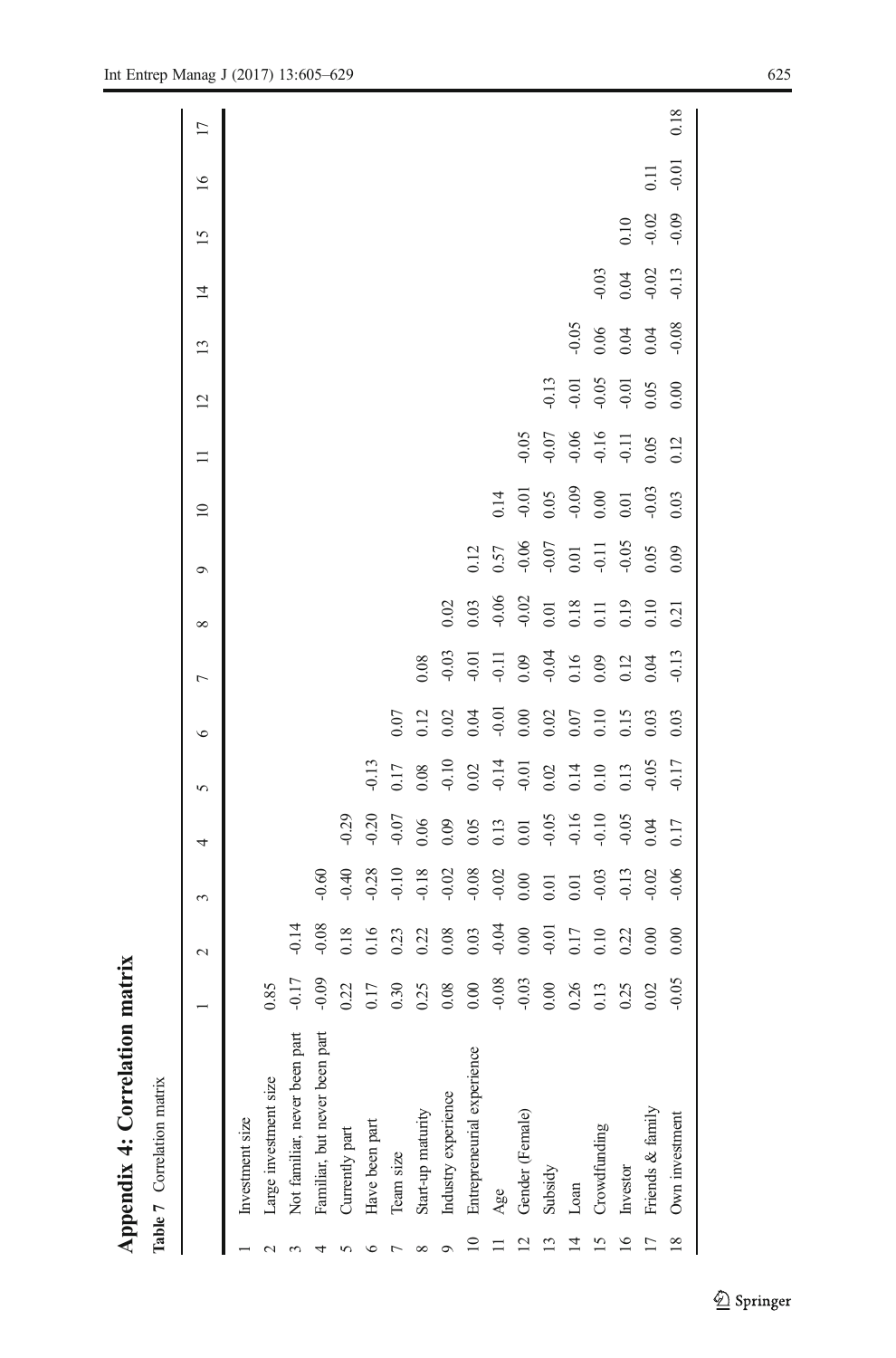# <span id="page-21-0"></span>**References**

- Ács, Z. J., Autio, E., & Szerb, L. (2014). National Systems of Entrepreneurship: Measurement issues and policy implications. Research Policy, 43, 476–494. doi:[10.1016/j.respol.2013.08.016.](http://dx.doi.org/10.1016/j.respol.2013.08.016)
- Aernoudt, R. (2004). Incubators: tool for entrepreneurship? Small Business Economics, 23, 127–135.
- Aerts, K., Matthyssens, P., & Vandenbempt, K. (2007). Critical role and screening practices of European business incubators. Technovation, 27, 254–267. doi[:10.1016/j.technovation.2006.12.002](http://dx.doi.org/10.1016/j.technovation.2006.12.002).
- Ahmad, A. (2014). A mechanisms-driven theory of business incubation. International Journal of Entrepreneurial Behaviour & Research, 20, 375–405. doi:[10.1108/IJEBR-11-2012-0133](http://dx.doi.org/10.1108/IJEBR-11-2012-0133).
- Ahmad, A., Ingle, S., 2013. Business Incubators and HTSF Development: Setting an Agenda for Further Research, in: Oakey, R., Groen, A., Cook, C., Van Der Sijde, P. (Eds.), New Technology-Based Firms in the New Millenium, Volume 10. Emerald Group Publishing Limited, Bingley, pp. 119–140.
- Amezcua, A., & Grimes, M. (2013). Organizational Sponsorship and Founding Environments: A Contingency View on the Survival of Business Incubated Firms, 1994–2007. Academy of Management, 56, 1–29.
- Amezcua, A. S., Grimes, M. G., Bradley, S. W., & Wiklund, J. (2013). Organizational sponsorship and founding environments: A Contingency view on the survival of business-incubated firms, 1994-2007. Academy of Management Journal, 56, 1628–1654. doi:[10.5465/amj.2011.0652.](http://dx.doi.org/10.5465/amj.2011.0652)
- Barbero, J. L., Casillas, J. C., Ramos, A., & Guitar, S. (2012). Revisiting incubation performance. Technological Forecasting and Social Change, 79, 888–902. doi:[10.1016/j.techfore.2011.12.003](http://dx.doi.org/10.1016/j.techfore.2011.12.003).
- Barrow, C., 2001. Incubators: a realist's guide to the world's new business accelerators. UK.
- Batjargal, B. (2007). Internet entrepreneurship: Social capital, human capital, and performance of Internet ventures in China. Research Policy, 36, 605–618. doi[:10.1016/j.respol.2006.09.029.](http://dx.doi.org/10.1016/j.respol.2006.09.029)
- Bergek, A., & Norrman, C. (2008). Incubator best practice: A framework. Technovation, 28, 20–28. doi:[10.](http://dx.doi.org/10.1016/j.technovation.2007.07.008) [1016/j.technovation.2007.07.008.](http://dx.doi.org/10.1016/j.technovation.2007.07.008)
- Bergek, A., & Norrman, C. (2015). Integrating the supply and demand sides of public support to NTBFs: a typology with implications for policy makers. Science and Public Policy, 42. doi[:10.1093/scipol/scu072](http://dx.doi.org/10.1093/scipol/scu072).
- Bøllingtoft, A., & Ulhøi, J. P. (2005). The networked business incubator—leveraging entrepreneurial agency? Journal of Business Venturing, 20, 265–290. doi[:10.1016/j.jbusvent.2003.12.005.](http://dx.doi.org/10.1016/j.jbusvent.2003.12.005)
- Bosma, N., Stam, E., 2012. Local Policies for High-Employment Growth Enterprises.
- Bosma, N., van Praag, M., Thurik, R., & de Wit, G. (2004). The Value of Human and Social Capital Investments for the Business Performance of Startups. Small Business Economics, 23, 227–236. doi:[10.](http://dx.doi.org/10.1023/B:SBEJ.0000032032.21192.72) [1023/B:SBEJ.0000032032.21192.72](http://dx.doi.org/10.1023/B:SBEJ.0000032032.21192.72).
- Brown, R., & Mawson, S. (2016). Targeted support for high growth firms: Theoretical constraints, unintended consequences and future policy challenges. Environment and Planning C: Government and Policy 34, 816–836. doi[:10.1177/0263774X15614680.](http://dx.doi.org/10.1177/0263774X15614680)
- Bruneel, J., Ratinho, T., Clarysse, B., & Groen, A. (2012). The Evolution of Business Incubators: Comparing demand and supply of business incubation services across different incubator generations. Technovation, 32, 110–121. doi[:10.1016/j.technovation.2011.11.003.](http://dx.doi.org/10.1016/j.technovation.2011.11.003)
- Campbell, D. T., & Stanley, J. C. (1966). Experimental and Quasi-Experimental Designs for Research. London: Houghton Mifflin Company.
- Cassar, G. (2004). The financing of business start-ups. Journal of Business Venturing, 19, 261–283.
- Chandler, G., & Hanks, S. (1994). Founder competence, the environment and venture performance. Entrepreneurship. Theory and Practice, 18, 77–89.
- Cohen, S., & Hochberg, Y. V. (2014). Accelerating Startups: The Seed Accelerator Phenomenon. SSRN Electronic. Journal, 1–16. doi[:10.2139/ssrn.2418000.](http://dx.doi.org/10.2139/ssrn.2418000)
- Collinson, S., & Gregson, G. (2003). Knowledge networks for new technology-based firms: an international comparison of local entrepreneurship promotion. R & D MANAGEMENT, 33, 189–208. doi[:10.1111/](http://dx.doi.org/10.1111/1467-9310.00292) 1467–[9310.00292](http://dx.doi.org/10.1111/1467-9310.00292).
- Colombo, M. G., & Delmastro, M. (2002). How effective are technology incubators? Evidence from Italy. Research Policy, 31, 1103–1122. doi:10.1016/S0048–[7333\(01\)00178-0](http://dx.doi.org/10.1016/S0048-7333(01)00178-0).
- Colombo, M. G., & Grilli, L. (2005). Founders' human capital and the growth of new technology-based firms: A competence-based view. Research Policy, 34, 795–816. doi[:10.1016/j.respol.2005.03.010](http://dx.doi.org/10.1016/j.respol.2005.03.010).
- Cooper, A. C., Gimeno-Gascón, F. J., & Woo, C. Y. (1994). Initial Human and Financial Capital as Predictors of New Venture Performance. Journal of Business Venturing, 9, 371–395. doi[:10.3905/jpe.1997.409668](http://dx.doi.org/10.3905/jpe.1997.409668).
- Curral, L. A., Forrester, R. H., Dawson, J. F., & West, M. A. (2001). It's what you do and the way that you do it: Team task, team size, and innovation-related group processes. European Journal of Work and Organizational Psychology, 10, 187–204.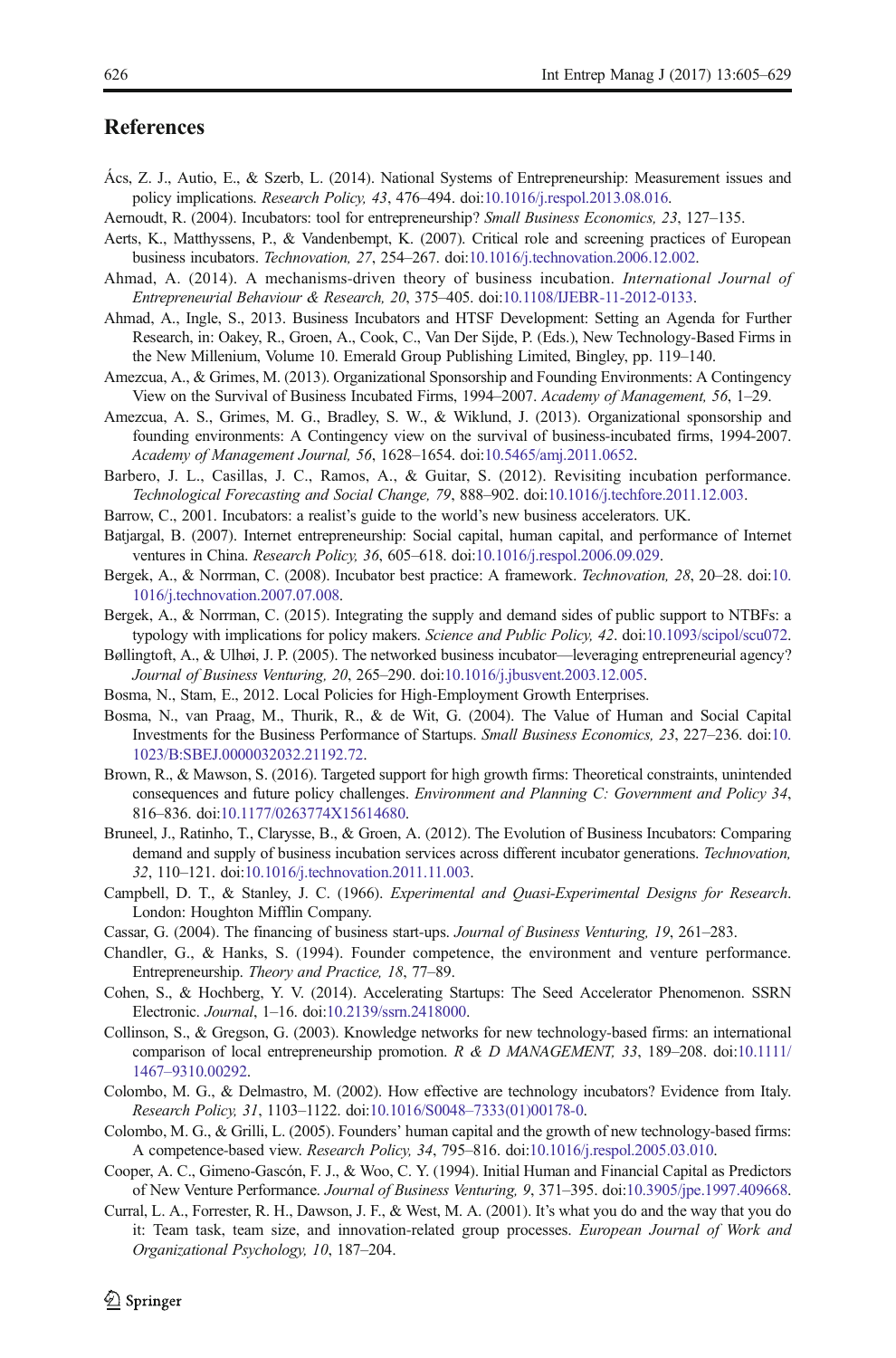- <span id="page-22-0"></span>Dahlqvist, J., Davidsson, P., & Wiklund, J. (2000). Initial Conditions as Predictors of New Venture Performance: A Replication and Extension of the Cooper et al. study. Enterprise and Innovation Management Studies, 1, 1–17. doi:[10.1080/146324400363491](http://dx.doi.org/10.1080/146324400363491).
- Davidsson, P. (2008). The Entrepreneurship Research Challenge. Cheltenham: Edward Elgar Publishing.
- Davidsson, P., & Honig, B. (2003). The role of social and human capital among nascent entrepreneurs. Journal of Business Venturing, 18, 301–331.
- De Clercq, D., Fried, V. H., Lehtonen, O., & Sapienza, H. J. (2006). An entrepreneur's guide to the venture capital galaxy. Academy of Management Perspectives, 20, 90–112. doi[:10.5465/AMP.2006.21903483.](http://dx.doi.org/10.5465/AMP.2006.21903483)
- Dombrovsky, V., Paalzow, A., Rastrigina, O., 2011. Latvia: Panel Study of Entrepreneurial Dynamics Overview, in: Reynolds, P., Curtin, R. (Eds.), New Business Creation: An International Overview. Springer, New York, pp. 143–174.
- European Commission (2002). Final report: benchmarking of Business Incubators. Sevenoaks. doi[:10.1086/](http://dx.doi.org/10.1086/656690) [656690](http://dx.doi.org/10.1086/656690).
- Eurostat, 2009. Aggregations of manufacturing based on NACE Rev 2.
- Eveleens, C.P., Van Rijnsoever, F.J., Niesten, E. (2016). How network-based incubation helps start-up performance: a systematic review against the background of management theories. The Journal of Technology Transfer. doi[:10.1007/s10961-016-9510-7](http://dx.doi.org/10.1007/s10961-016-9510-7).
- Global Entrepreneurship Monitor, 2015. Key indicators [WWW Document].
- Grimaldi, R., & Grandi, A. (2005). Business incubators and new venture creation: an assessment of incubating models. Technovation, 25, 111–121.
- Hackett, S. M., & Dilts, D. M. (2004). A systematic review of business incubation research. The Journal of Technology Transfer, 29, 55–82.
- Hall, B. H. (2002). The financing of research and development. Oxford Review of Economic Policy, 18, 35–51.
- Hansen, M. T., Chesbrough, H. W., Nohria, N., & Sull, D. N. (2000). Networked incubators. *Hothouses of the* new economy. Harvard business review, 78, 74–84.
- Hellmann, T. (1998). The allocation of control rights in venture capital contracts. RAND Journal of Economics, 29, 57–76.
- InBIA (2016). International Business Incubation Association [WWW Document]. URL: Business Incubation FAQs [www.inbia.org](http://dx.doi.org/http://www.inbia.org) (accessed.
- Klepper, S. (2001). Employee startups in high-tech industries. *Industrial and Corporate Change*, 10, 639–674.
- Kotha, R., & George, G. (2012). Friends, family, or fools: Entrepreneur experience and its implications for equity distribution and resource mobilization. Journal of Business Venturing, 27, 525–543.
- Lalkaka, R. (2002). Technology business incubators to help build an innovation-based economy. Journal of Change Management, 3, 167–176. doi[:10.1080/714042533](http://dx.doi.org/10.1080/714042533).
- Liao, J., & Welsch, H. (2008). Patterns of venture gestation process: Exploring the differences between tech and non-tech nascent entrepreneurs. The Journal of High Technology Management Research, 19, 103– 113. doi[:10.1016/j.hitech.2008.10.003.](http://dx.doi.org/10.1016/j.hitech.2008.10.003)
- Malerba, F. (2002). Sectoral systems of innovation and production. Research Policy, 31, 247–264.
- Marlow, S., & McAdam, M. (2012). Analyzing the Influence of Gender Upon High-Technology Venturing Within the Context of Business Incubation. Entrepreneurship. Theory and Practice, 36, 655–676. doi:[10.](http://dx.doi.org/10.1111/j.1540-6520.2010.00431.x) [1111/j.1540-6520.2010.00431.x.](http://dx.doi.org/10.1111/j.1540-6520.2010.00431.x)
- Marlow, S., & Mcadam, M. (2015). Incubation or Induction? Gendered Identity Work in the Context of Technology Business Incubation. Entrepreneurship: Theory and Practice, 791–816. doi[:10.1111/etap.](http://dx.doi.org/10.1111/etap.12062) [12062](http://dx.doi.org/10.1111/etap.12062).
- McFadden, D. (1974). Conditional logit analysis of qualitative choice behavior. In P. Zarembka (Ed.), Frontiers in Economics (pp. 105–142). New York: Academic Press.
- Mitchell, J. R., & Shepherd, D. a. (2010). To thine own self be true: Images of self, images of opportunity, and entrepreneurial action. Journal of Business Venturing, 25, 138–154. doi:[10.1016/j.jbusvent.2008.08.001](http://dx.doi.org/10.1016/j.jbusvent.2008.08.001).
- NESTA (2011). The Startup Factories: The rise of accelerator programmes to support new technology ventures. London.
- NESTA, 2014. Startup Accelerator Programmes: a practical guide 31.
- Oakey, R. P. (2012). High-Technology Entrepreneurship. London and New York: Routledge.
- Ordanini, A., Miceli, L., Pizzetti, M., & Parasuraman, A. (2011). Crowd-funding: transforming customers into investors through innovative service platforms. Journal of Service Management, 22, 443–470.
- Patton, D. (2013). Realising potential: The impact of business incubation on the absorptive capacity of new technology-based firms. International Small Business Journal. doi[:10.1177/0266242613482134](http://dx.doi.org/10.1177/0266242613482134).
- Patton, D., & Marlow, S. (2011). University technology business incubators: helping new entrepreneurial firms to learn to grow. Environment and Planning. C, Government & Policy, 29, 911–926. doi[:10.1068/](http://dx.doi.org/10.1068/c10198b) [c10198b.](http://dx.doi.org/10.1068/c10198b)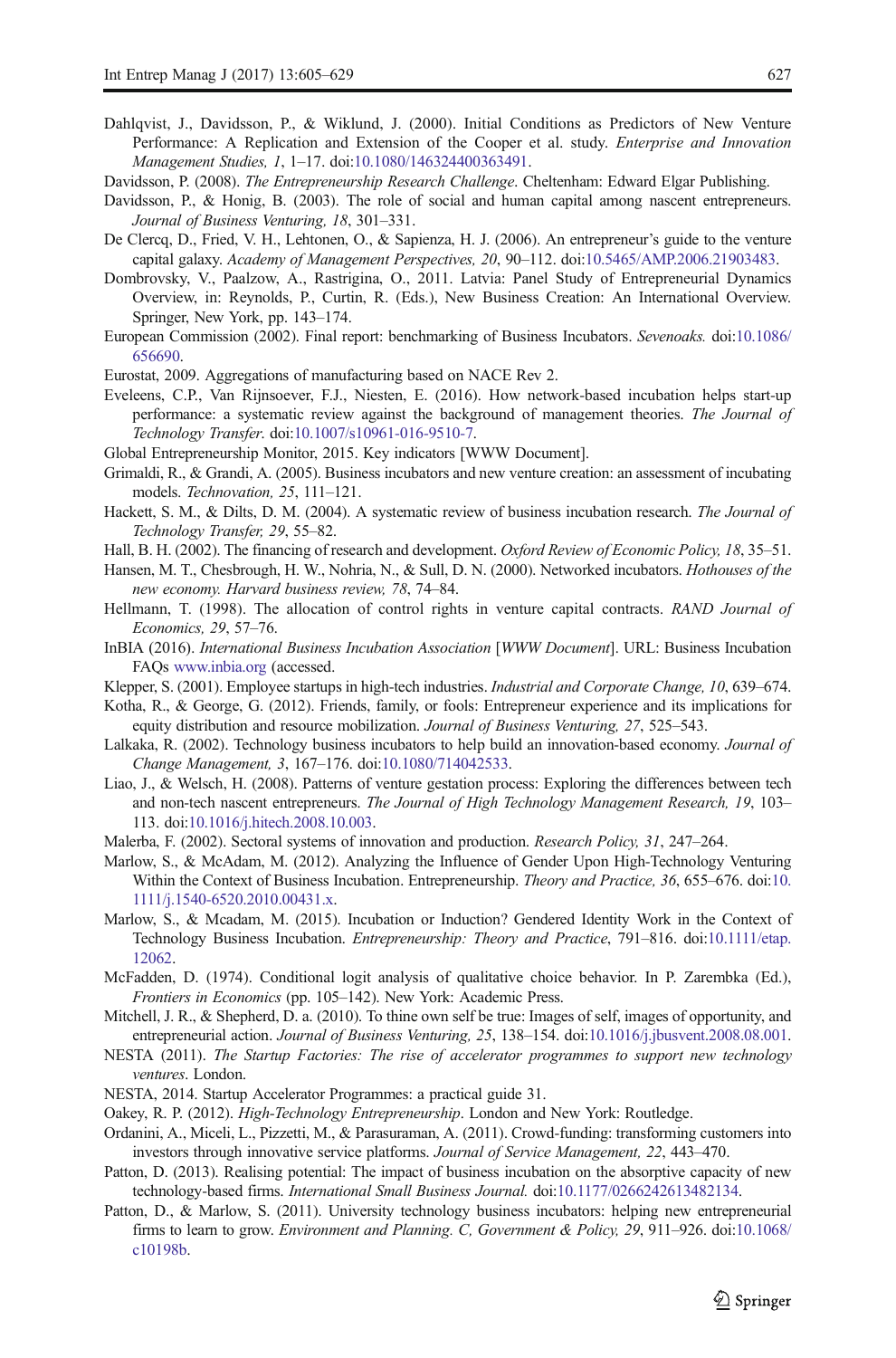- <span id="page-23-0"></span>Pauwels, C., Clarysse, B., Wright, M., & Hove, J. V. (2015). Understanding a new generation incubation model : The accelerator. Technovation. doi:[10.1016/j.technovation.2015.09.003.](http://dx.doi.org/10.1016/j.technovation.2015.09.003)
- Pena, I. (2004). Business incubation centers and new firm growth in the Basque country. Small Business Economics, 23, 223–236.
- Phan, P. H., Siegel, D. S., & Wright, M. (2005). Science parks and incubators: observations, synthesis and future research. Journal of Business Venturing, 20, 165–182. doi[:10.1016/j.jbusvent.2003.12.001.](http://dx.doi.org/10.1016/j.jbusvent.2003.12.001)
- Poggesi, S., Mari, M., & De Vita, L. (2015). What's new in female entrepreneurship research? Answers from the literature. International Entrepreneurship and Management Journal, 1–30. doi[:10.1007/s11365-015-0364-5](http://dx.doi.org/10.1007/s11365-015-0364-5).
- Radojevich-Kelley, N., & Hoffman, D. D. L. D. (2012). Analysis of Accelerator Companies: An Exploratory Case Study of Their Programs, Processes, and Early Results. Small Business Institute®. Journal, 8, 54–70.
- Rao, R. S., Chandy, R. K., & Prabhu, J. C. (2008). The Fruits of Legitimacy:Why Some New Ventures Gain More from Innovation Than Others. Journal of Marketing, 72, 58–75. doi[:10.1509/jmkg.72.4.58](http://dx.doi.org/10.1509/jmkg.72.4.58).
- Rice, M. P. (2002). Co-production of business assistance in business incubators: an exploratory study. Journal of Business Venturing, 17, 163–187. doi:[10.1016/S0883-9026\(00\)00055-0](http://dx.doi.org/10.1016/S0883-9026(00)00055-0).
- Richard, P. J., Devinney, T. M., Yip, G. S., & Johnson, G. (2009). Measuring Organizational. Performance: Towards Methodological Best Practice. Journal of Management. doi[:10.1177/0149206308330560](http://dx.doi.org/10.1177/0149206308330560).
- Roberts, E. (1991). High stakes for high-tech entrepreneurs: Understanding venture capital decision making. Sloan Management Review, 32, 9–20.
- Rothaermel, F. T., & Thursby, M. (2005). University–incubator firm knowledge flows: assessing their impact on incubator firm performance. Research Policy, 34, 305–320. doi:[10.1016/j.respol.2004.11.006.](http://dx.doi.org/10.1016/j.respol.2004.11.006)
- Ruef, M. (2002). Strong ties, weak ties and islands: structural and cultural predictors of organizational innovation. Industrial and Corporate Change, 11, 427–449. doi[:10.1093/icc/11.3.427.](http://dx.doi.org/10.1093/icc/11.3.427)
- Salido, E., Sabás, M., Freixas, P., 2013. The Accelerator and Incubator Ecosystem in Europe.
- Schwartz, M. (2008). Beyond incubation: an analysis of firm survival and exit dynamics in the post-graduation period. The Journal of Technology Transfer, 34, 403–421. doi:[10.1007/s10961-008-9095-x](http://dx.doi.org/10.1007/s10961-008-9095-x).
- Schwartz, M. (2013). A control group study of incubators' impact to promote firm survival. The Journal of Technology Transfer, 38, 302–331. doi[:10.1007/s10961-012-9254-y.](http://dx.doi.org/10.1007/s10961-012-9254-y)
- Schwartz, M., & Hornych, C. (2008). Specialization as strategy for business incubators: An assessment of the Central German Multimedia Center. Technovation, 28, 436–449. doi[:10.1016/j.technovation.2008.02.003](http://dx.doi.org/10.1016/j.technovation.2008.02.003).
- Schwartz, M., & Hornych, C. (2010). Cooperation patterns of incubator firms and the impact of incubator specialization: Empirical evidence from Germany. Technovation, 30, 485–495. doi:[10.1016/j.](http://dx.doi.org/10.1016/j.technovation.2010.05.001) [technovation.2010.05.001](http://dx.doi.org/10.1016/j.technovation.2010.05.001).
- Shane, S., & Stuart, T. (2002). Organizational Endowments and the Performance of University Start-ups. Management Science, 48, 154–170. doi[:10.1287/mnsc.48.1.154.14280](http://dx.doi.org/10.1287/mnsc.48.1.154.14280).
- Singer, S., Amorós, J.E., Moska, D., 2015. Global entrepreneurship monitor 2014 [WWW Document]. Global Entrepreneurship Research Consortium, London, UK. URL <http://www.gemconsortium.org/data>
- Soetanto, D. P., & Jack, S. L. (2013). Business incubators and the networks of technology-based firms. The Journal of Technology Transfer, 38, 432–453. doi:[10.1007/s10961-011-9237-4](http://dx.doi.org/10.1007/s10961-011-9237-4).
- Spigel, B., 2015. The Relational Organization of Entrepreneurial Ecosystems. Entrepreneurship Theory and Practice.
- Steinz, H.J., Van Rijnsoever, F.J., Nauta, F., 2015. How to green the Red Dragon: A start-ups' little helper for sustainable development in China. Business Strategy and the Environment.
- Stokan, E., Thompson, L., & Mahu, R. J. (2015). Testing the Differential Effect of Business Incubators on Firm Growth. Economic Development Quarterly, 29, 317–327. doi[:10.1177/0891242415597065](http://dx.doi.org/10.1177/0891242415597065).
- Tamásy, C. (2007). Rethinking Technology-Oriented Business Incubators: Developing a Robust Policy Instrument for Entrepreneurship, Innovation, and Regional Development? Growth and Change, 38, 460–473. doi[:10.1111/j.1468-2257.2007.00379.x](http://dx.doi.org/10.1111/j.1468-2257.2007.00379.x).
- Tavoletti, E. (2013). Business incubators: effective infrastructures or waste of public money? Looking for a theoretical framework, guidelines and criteria. Journal of the Knowledge Economy, 4, 423–443.
- Trimi, S., & Berbegal-Mirabent, J. (2012). Business model innovation in entrepreneurship. International Entrepreneurship and Management Journal, 8, 449–465. doi[:10.1007/s11365-012-0234-3.](http://dx.doi.org/10.1007/s11365-012-0234-3)
- Van Rijnsoever, F. J., Welle, L., & Bakker, S. (2014). Credibility and legitimacy in policy-driven innovation networks: Resource dependencies and expectations in Dutch electric vehicle subsidies. The Journal of Technology Transfer, 39, 635–661.
- Van Weele, M. A., Van Rijnsoever, F. J., Eveleens, C. P., Steinz, H. J., & Van Stijn, N. (2016a). Start-EU-up! International incubation practices to address the main challenges of the Western. The Journal of Technology Transfer: European entrepreneurial ecosystem, in press.